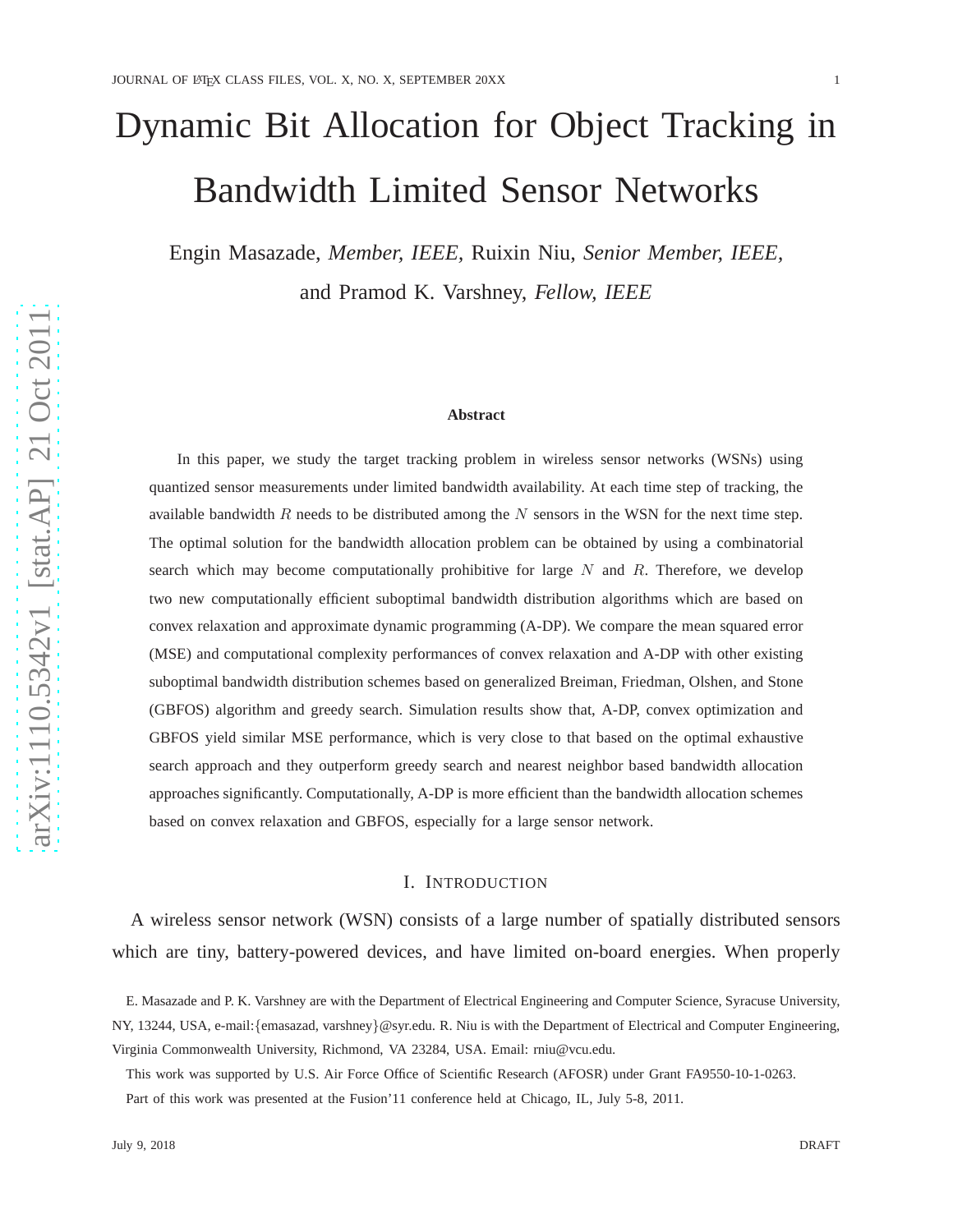programmed and networked, WSNs perform different tasks that are useful in a wide range of applications such as battlefield surveillance, environment and health monitoring, and disaster relief operations. Dense deployment of sensors in the network introduces redundancy in coverage, so selecting a subset of sensors may still provide information with the desired quality. As shown in Fig. 1, the adaptive sensor management policies select a subset of active sensors to meet the application requirements in terms of quality of service while minimizing the use of resources. In this paper, we assume that the task of the WSN is to track a moving target in a given region of interest (ROI). Sensors receive observations from an object of interest and send quantized information to the fusion center over bandwidth limited channels. So the fusion center needs to distribute the available bandwidth among sensors using predictive information based on the target dynamics and the received sensor data. We consider a myopic (one-step ahead) scenario, where at a given time step, the fusion center only decides on the bandwidth distribution of the next time step.



Fig. 1: System model for sensor and resource management based on feedback from recursive estimator.

In the literature, there exist many sensor selection algorithms (see [1] and references therein). In [1], the sensor selection problem, an integer programming problem, has been relaxed and solved through convex optimization. One popular strategy for sensor selection is to use information driven methods [2], [3], where the main idea is to select the sensors that provide the most useful information, which is quantified by entropy or mutual information. The posterior Cramér-Rao lower bound (PCRLB) is also a very important tool because it provides a theoretical performance limit for a Bayesian estimator. As we have shown in our previous paper [4], for sensor selection, the complexity to compute the mutual information increases exponentially with the number of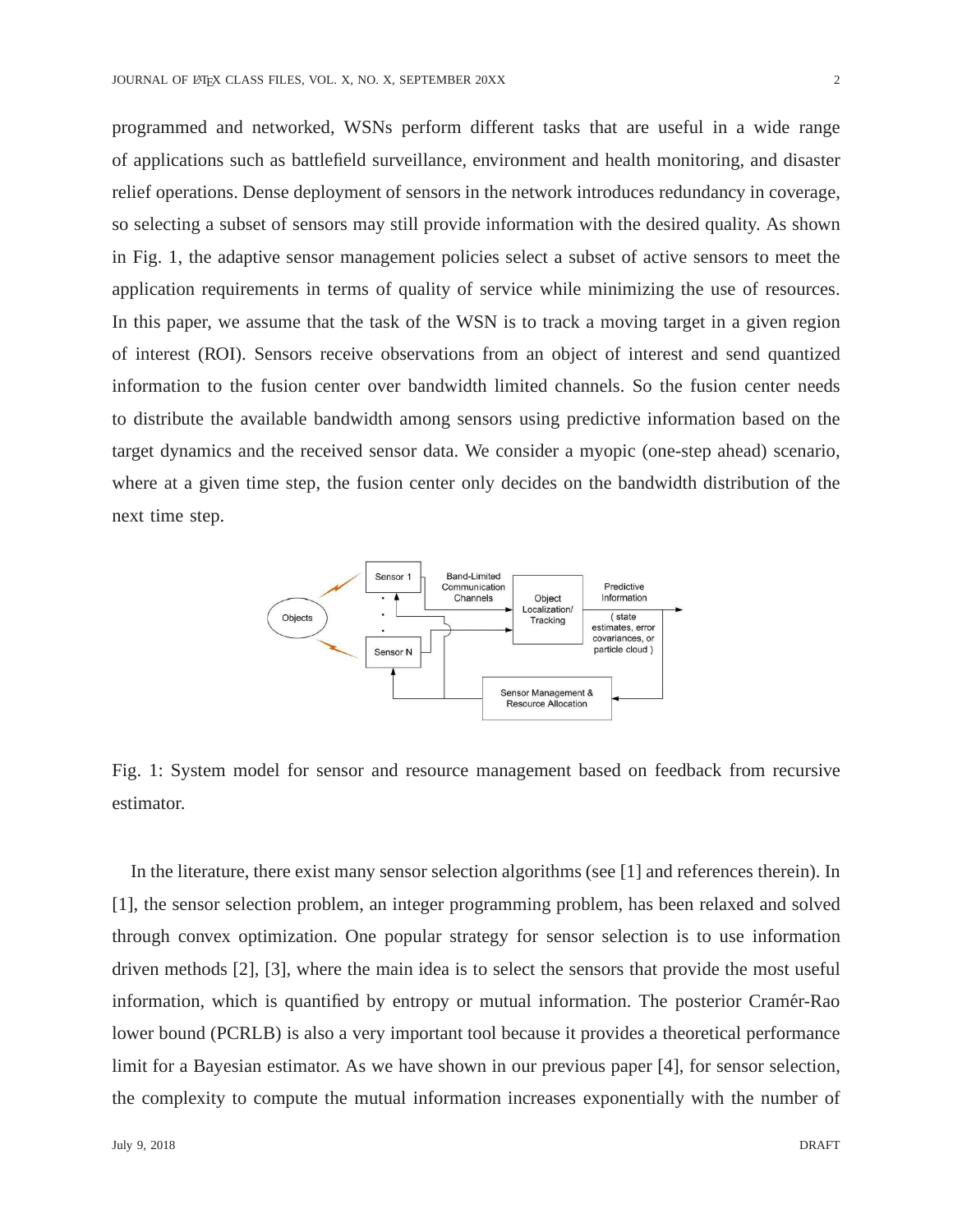sensors to be selected, whereas the computational complexity of Fisher information, which is the inverse of the PCRLB, increases linearly with the number of sensors to be selected. For target tracking in a bearing-only sensor network, a sensor selection approach which minimizes the PCRLB on the estimation error has been proposed in [5] and [6], where the selected sensors transmit either analog or quantized data to the fusion center.

For the case where the fusion center receives quantized sensor measurements, given the total bandwidth constraint, R, at each time step during tracking, the fusion center should determine the optimal bandwidth distribution for the channels between the sensors and the fusion center which optimizes the target tracking performance in the WSN that consists of  $N$  sensors. This problem is more general than the sensor selection problem, because in the bandwidth allocation problem, the channel corresponding to each sensor could be assigned a different number of bits, while in sensor selection problems, a sensor is either activated or not to transmit its measurement under the constraint on the total number of selected sensors. The myopic bandwidth allocation problem can be solved by using an exhaustive search which enumerates all possible bandwidth distributions and decides on the solution that maximizes the determinant of the Fisher information matrix (FIM) which is the inverse of the PCRLB. Under Gaussian assumption, maximizing the determinant of the FIM is equivalent to minimizing the volume of the uncertainty ellipsoid [7]. The search space of this problem is  $\sqrt{ }$  $\mathcal{L}$  $R + N - 1$  $N-1$  $\setminus$ , which implies that explicit enumeration of all the solutions is computationally prohibitive for large  $N$  and  $R$ . Therefore, computationally efficient suboptimal methods are required. In [8], the generalized Breiman, Friedman, Olshen, and Stone (GBFOS) algorithm has been employed for dynamic bandwidth distribution for target tracking which significantly outperforms a static equal bit allocation scheme in terms of tracking performance. But still, as we show later in the paper, the GBFOS algorithm may become computationally costly with increasing values of N.

Dynamic programming (DP) [9] solves the resource allocation problems by breaking them down into simpler steps. For a scalar-valued parameter estimation problem, a DP recursion can be easily formulated to find the optimal bandwidth distribution at each time step by maximizing the Fisher information due to the fact that the total Fisher information is the summation of each sensor's individual Fisher information. For target tracking, even though the Fisher information is in a matrix form and the objective is to maximize the determinant of the FIM, we can still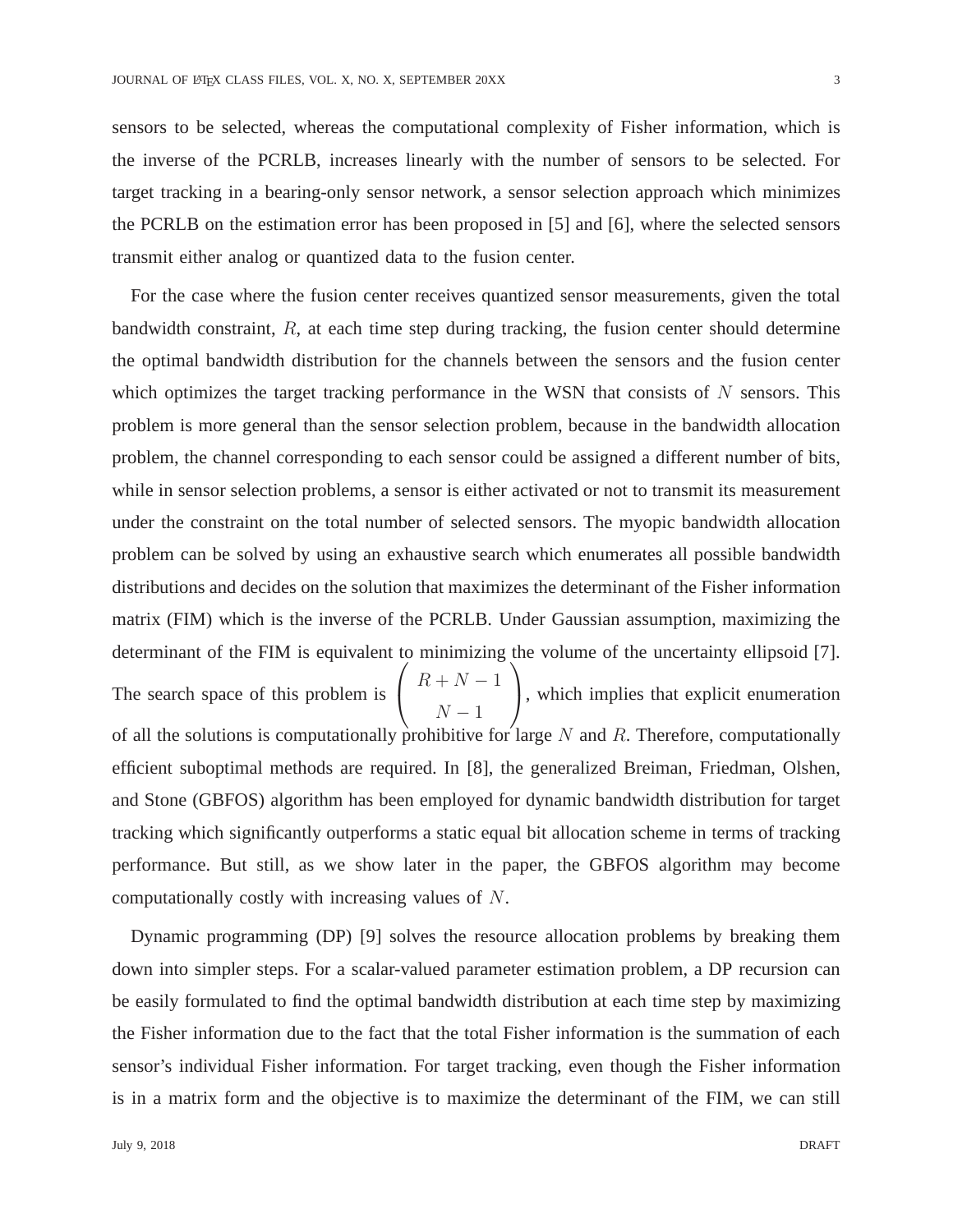formulate a DP recursion which would yield a suboptimal solution. We refer to this scheme as approximate DP (A-DP), which is computationally very efficient since its complexity increases linearly with N.

In our preliminary work [10], we compared the performances of dynamic bandwidth allocation approaches based on A-DP, GBFOS and greedy search. Motivated by the sensor selection method presented in [1], in this paper, we first formulate the bandwidth allocation problem as a constrained optimization problem with binary-valued decision variables and equality constraints. We then relax and solve the problem optimally using Newton's method by replacing the Boolean variable,  $q_{i,m} \in \{0,1\}$ , which represents whether or not the quantized measurement of sensor i is transmitted to the fusion center in m bits, with its convex counterpart  $\hat{q}_{i,m} \in [0,1]$ . Using the idea of probabilistic transmission for bandwidth management [1], [11], we treat  $\hat{q}_{i,m}$  as the transmission probability, that is at a given time, sensor  $i$  transmits its decision to the fusion center in m bits with probability  $\hat{q}_{i,m} \in [0,1]$ . Therefore, the convex relaxation based bandwidth allocation method meets the bandwidth constraint in an average sense and introduces a weak constraint on bandwidth availability. We compare the bandwidth allocation schemes based on convex relaxation, A-DP, GBFOS and greedy search in terms of their mean squared error and computational load under different process noise parameters. Simulation results show that convex relaxation, A-DP and GBFOS yield similar tracking performance, which is also similar to that of the optimal bandwidth allocation scheme based on exhaustive search. Among these three suboptimal schemes, A-DP has the least computational load, when the sensor network is large.

The rest of the paper is organized as follows. In Section II, we introduce the target tracking problem, and describe the optimization of the quantization thresholds and particle filtering in target tracking. In Section III, we describe the bandwidth distribution schemes based on convex relaxation, A-DP, GBFOS and greedy search. In Section IV, we present numerical examples and compare the performances of the considered bandwidth distribution schemes in terms of their computational load and MSEs. Finally, we conclude our work in Section V and discuss some future research directions.

# II. TARGET TRACKING IN WIRELESS SENSOR NETWORKS

The problem we seek to solve is to track a moving target using a WSN where  $N$  sensors are grid deployed in a square surveillance area of size  $b^2$ . The assumption of grid layout is not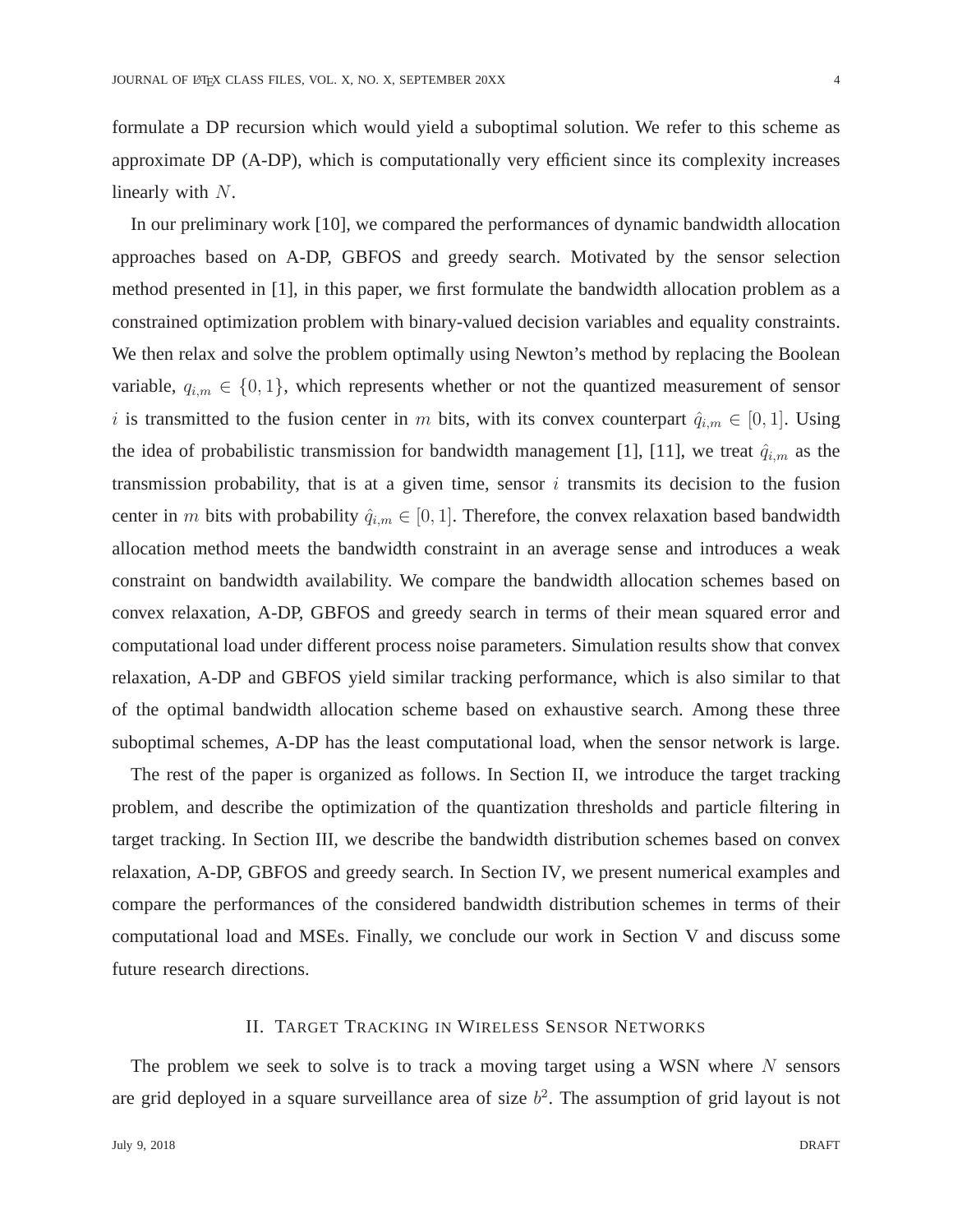necessary but has been made here for convenience. Target tracking based on sensor readings can be performed for an arbitrary network layout if sensor placements are known in advance. All the sensors that are assigned bandwidth report to a central fusion center, which estimates the target state, i.e., the position and the velocity of the target based on quantized sensor measurements. We assume that the target (e.g., an acoustic or an electromagnetic source) emits a signal from the location  $(x_t, y_t)$  at time t. We assume that the target is based on flat ground and all the sensors and target have the same height so that a 2-D model is sufficient to formulate the problem.

At time t, the target dynamics are defined by a 4-dimensional state vector  $x_t$  =  $[x_t \quad y_t \quad \dot{x}_t \quad \dot{y}_t]^T$  where  $\dot{x}_t$  and  $\dot{y}_t$  are the target velocities in the horizontal and the vertical directions respectively. Target motion is defined by the following white noise acceleration model:

$$
\mathbf{x}_{t+1} = \mathbf{F}\mathbf{x}_t + \nu_t \tag{1}
$$

where F models the state dynamics and  $v_t$  is the process noise which is assumed to be white, zero-mean and Gaussian with the following covariance matrix Q.

$$
\mathbf{F} = \begin{bmatrix} 1 & 0 & \mathcal{D} & 0 \\ 0 & 1 & 0 & \mathcal{D} \\ 0 & 0 & 1 & 0 \\ 0 & 0 & 0 & 1 \end{bmatrix}, \ \mathbf{Q} = \rho \begin{bmatrix} \frac{\mathcal{D}^3}{3} & 0 & \frac{\mathcal{D}^2}{2} & 0 \\ 0 & \frac{\mathcal{D}^3}{3} & 0 & \frac{\mathcal{D}^2}{2} \\ \frac{\mathcal{D}^2}{2} & 0 & \mathcal{D} & 0 \\ 0 & \frac{\mathcal{D}^2}{2} & 0 & \mathcal{D} \end{bmatrix}
$$
(2)

In (2), D and  $\rho$  denote the time interval between adjacent sensor measurements and the process noise parameter, respectively. It is assumed that the fusion center has perfect information about the target state-space model (1) as well as the process noise statistics (2).

The target is assumed to be an acoustic or an electromagnetic source that follows the power attenuation model provided below [12]. At any given time  $t$ , the signal power received at the sensor  $i$  is given as

$$
a_{i,t}^2 = \frac{P_0}{1 + \alpha d_{i,t}^n}
$$
 (3)

By adopting this model, we prevent the receiver amplifier from saturation and the regularity conditions for PCRLB hold when the target is very close to a sensor. In Eq.  $(3)$ ,  $P_0$  denotes the signal power of the target, n is the signal decay exponent and  $\alpha$  is a scaling parameter.  $d_{i,t}$  is the distance between the target and the  $i^{th}$  sensor,  $d_{i,t} = \sqrt{(x_i - x_t)^2 + (y_i - y_t)^2}$ , where  $(x_i, y_i)$ are the coordinates of the  $i^{th}$  sensor. Without loss of generality,  $\alpha$  and  $n$  are assumed to be unity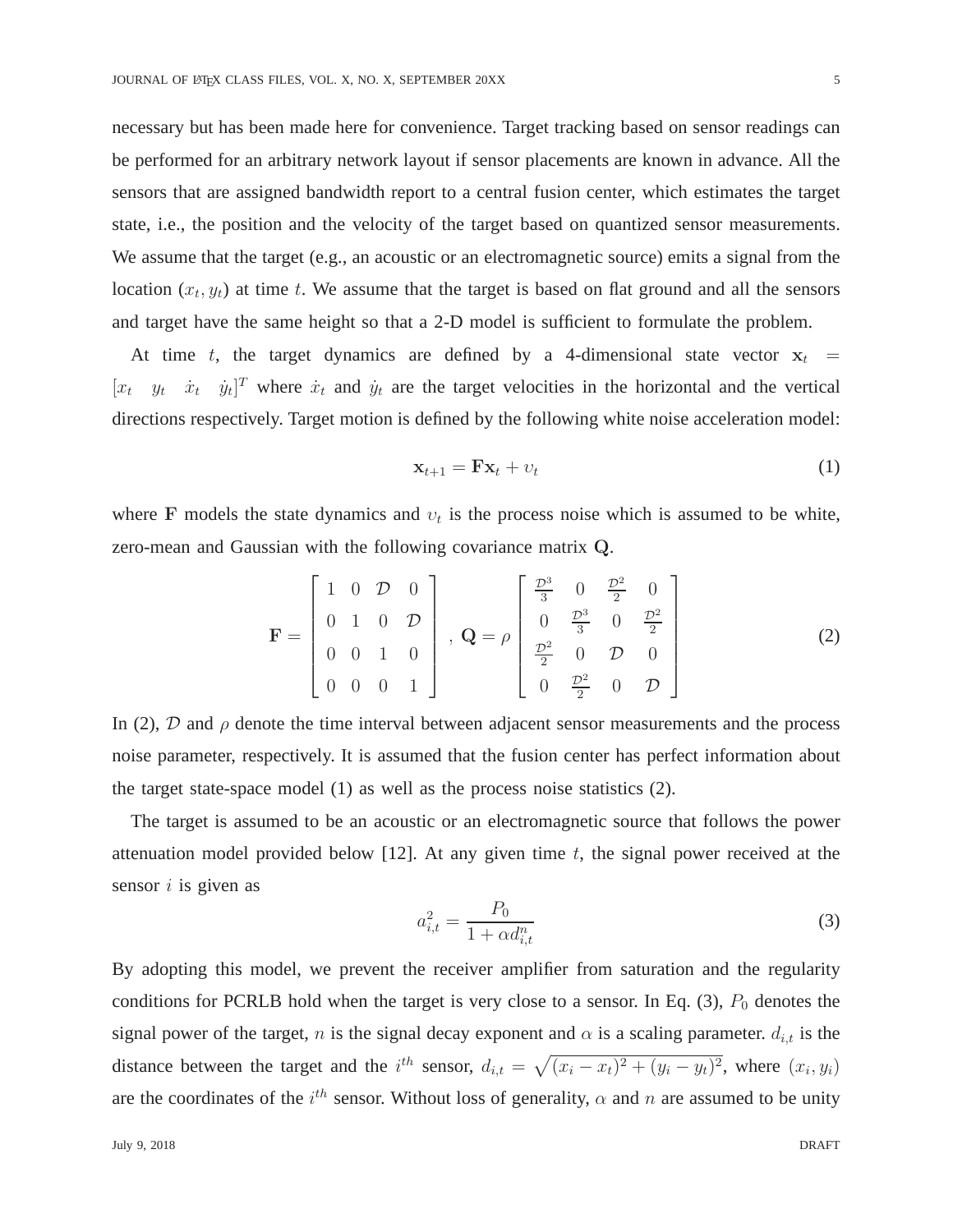and 2, respectively. At time  $t$ , the received signal at sensor  $i$  is given by

$$
z_{i,t} = a_{i,t} + n_{i,t} \tag{4}
$$

where  $n_{i,t}$  is the noise term modeled as additive white Gaussian noise (AWGN), i.e.,  $n_{i,t} \sim$  $\mathcal{N}(0, \sigma^2)$ , which represents the cumulative effects of sensor background noise and the modeling error of signal parameters.

Rather than transmitting analog sensor observations to the fusion center, transmitting a quantized version of sensor measurements decreases the amount of communication and therefore reduces the energy consumption. A sensor measurement  $z_{i,t}$  at sensor i is locally quantized before its transmission to the fusion center using  $R_{i,t}$  bits. Let  $\mathbf{R}_t \triangleq [R_{1,t}, \ldots, R_{N,t}]$  be the vector of quantization rates used by the  $N$  sensors in the network. For the bandwidth distribution problem, at each time step of tracking,  $R_{i,t}$  can take values  $m, m \in \{0, 1, ..., R\}$  where R is the maximum number of bits to be transmitted to the fusion center collectively by all the sensors. Let  $L_m \triangleq 2^m - 1$  be the number of decision intervals for transmitting m bits to the fusion center and  $D_{i,t}$  be the m-bit observation of sensor i quantized with rate  $R_{i,t} = m$  at time step  $t$ , then

$$
D_{i,t} = \begin{cases} 0 & -\infty < z_{i,t} < \eta_1^m \\ 1 & \eta_1^m < z_{i,t} < \eta_2^m \\ \vdots & \vdots \\ L_m - 1 & \eta_{L_m-1}^m < z_{i,t} < \infty \end{cases} \tag{5}
$$

where  $\eta^m = [\eta^m_0 \eta^m_1 \dots \eta^m_{L_m}]$  with  $\eta^m_0 = -\infty$  and  $\eta^m_{L_m} = \infty$ . The quantization thresholds are assumed to be identical at each sensor for simplicity. We explain the selection of the quantization thresholds for each data rate  $R_{i,t} = m$  later in this section. Given  $x_t$  and m, it is easy to show that the probability of a particular quantization output  $l$  is,

$$
P(D_{i,t} = l | \mathbf{x}_t, R_{i,t} = m) = Q\left(\frac{\eta_l^m - a_{i,t}}{\sigma}\right) - Q\left(\frac{\eta_{l+1}^m - a_{i,t}}{\sigma}\right)
$$
(6)

where  $Q(.)$  is the complementary distribution function of the standard Gaussian distribution with zero mean and unit variance,

$$
Q(x) = \int_{x}^{\infty} \frac{1}{\sqrt{2\pi}} \exp\left(-\frac{t^2}{2}\right) dt
$$
 (7)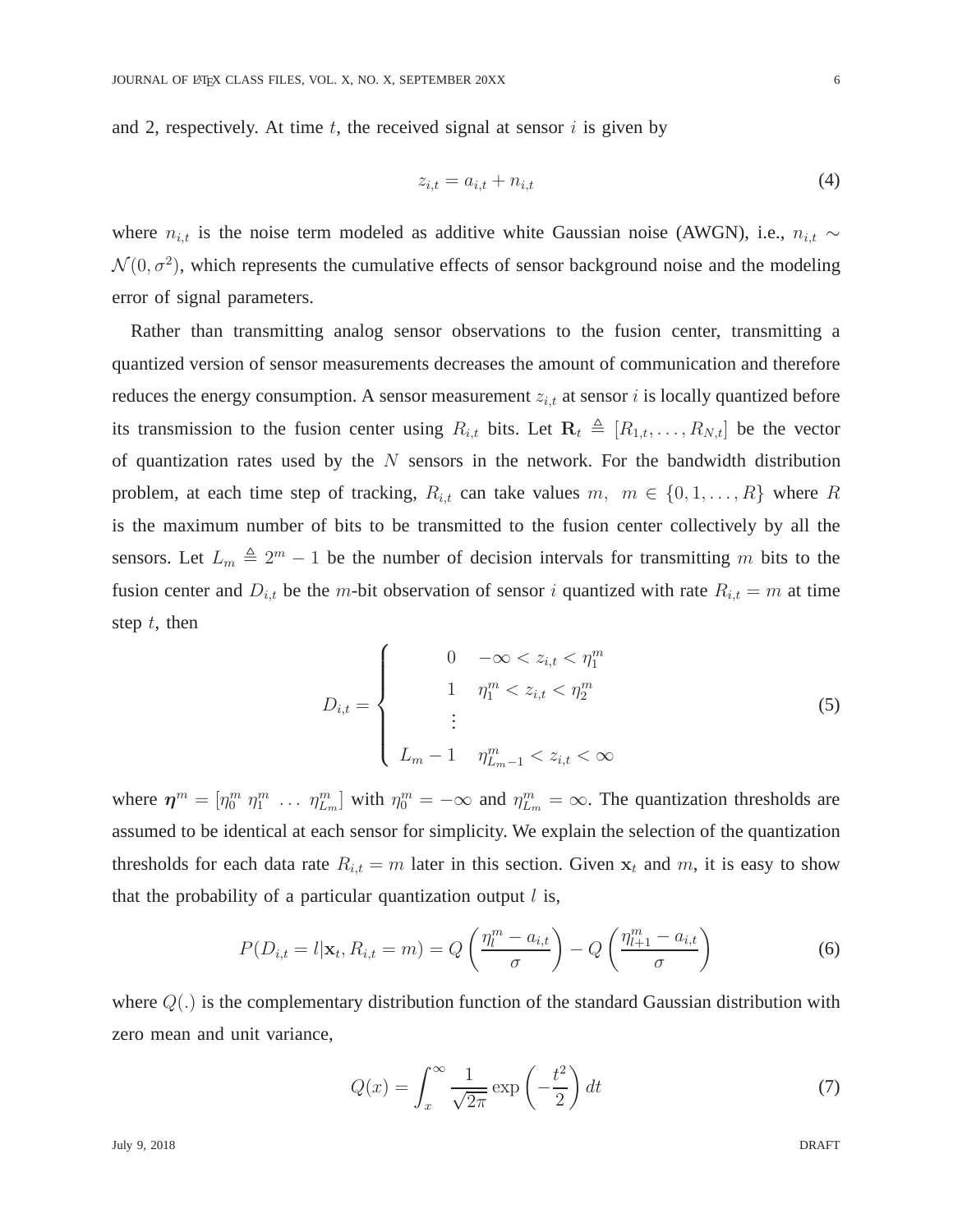At time t, let the fusion center receive the data vector  $D_t = [D_{1,t}, \ldots, D_{N,t}]$  from the N sensors with the corresponding quantization rate vector  $\mathbf{R}_t = [R_{1,t}, \dots, R_{N,t}]$ , then

$$
p(\mathbf{D}_t|\mathbf{x}_t, \mathbf{R}_t) = \prod_{i=1}^N p(D_{i,t}|\mathbf{x}_t, R_{i,t})
$$
\n(8)

where we assume  $p(D_{i,t}|\mathbf{x}_t, R_{i,t} = 0) = 1$ .

## *A. PCRLB with quantized data*

Let  $p(\mathbf{D}_t, \mathbf{x}_t)$  be the joint probability density of  $\mathbf{D}_t$  and  $\mathbf{x}_t$ , and  $\hat{\mathbf{x}}_t$  be an estimate of  $\mathbf{x}_t$  at time step t. Based on the received data  $D_t$  quantized with rate vector  $R_t$ , and the prior probability distribution function of  $x_t$ ,  $p(x_t)$ , the PCRLB on the mean squared estimation error has the form,

$$
E\left\{ \left[\hat{\mathbf{x}}_t - \mathbf{x}_t\right] \left[\hat{\mathbf{x}}_t - \mathbf{x}_t\right]^T \middle| \mathbf{R}_t \right\} \ge \mathbf{J_t^{-1}}(\mathbf{R_t})
$$
\n(9)

where  $J_t(R_t)$  is the  $4 \times 4$  Fisher information matrix (FIM) with the elements

$$
\mathbf{J}_t(\mathbf{R}_t)(i,j) = E\left[-\frac{\partial^2 \log p(\mathbf{D}_t, \mathbf{x}_t | \mathbf{R}_t)}{\partial \mathbf{x}_t(i) \partial \mathbf{x}_t(j)}\right] \quad i, j \in \{1, ..., 4\}
$$
(10)

where  $J_t(R_t)(i, j)$  denotes the  $i^{th}$  row,  $j^{th}$  column element of the matrix  $J_t(R_t)$  and  $x_t(i)$  denotes the  $i^{th}$  element of vector  $\mathbf{x}_t$ . Let  $\nabla_{\mathbf{x}_t}^{\mathbf{x}_t} \triangleq \nabla_{\mathbf{x}_t} \nabla_{\mathbf{x}_t}^T$  denote the second order partial derivative operator with respect to  $x_t$ . Using this notation, (10) can be rewritten in a more compact fashion as,

$$
\mathbf{J}_t(\mathbf{R}_t) = E\left[ -\nabla_{\mathbf{x}_t}^{\mathbf{x}_t} \log p(\mathbf{D}_t, \mathbf{x}_t | \mathbf{R}_t) \right]
$$
(11)

Since  $p(\mathbf{D}_t, \mathbf{x}_t | \mathbf{R}_t) = p(\mathbf{D}_t | \mathbf{x}_t, \mathbf{R}_t) p(\mathbf{x}_t), \mathbf{J}_t(\mathbf{R}_t)$  can be decomposed into two parts as,

$$
\mathbf{J}_t(\mathbf{R}_t) = \mathbf{J}_t^D(\mathbf{R}_t) + \mathbf{J}_t^P
$$
\n(12)

where

$$
\mathbf{J}_t^D(\mathbf{R}_t) \triangleq E_{p(\mathbf{D}_t|\mathbf{x}_t)p(\mathbf{x}_t)} \left[ -\nabla_{\mathbf{x}_t}^{\mathbf{x}_t} \log p(\mathbf{D}_t|\mathbf{x}_t, \mathbf{R}_t) \right]
$$

$$
\mathbf{J}_t^P \triangleq E_{p(\mathbf{x}_t)} \left[ -\nabla_{\mathbf{x}_t}^{\mathbf{x}_t} \log p(\mathbf{x}_t) \right]
$$

Note that  $J_t^D(R_t)$  represents the Fisher information obtained from the data averaged over the prior distribution  $p(\mathbf{x}_t)$  and  $\mathbf{J}_t^P$  represents the *a priori* Fisher information.  $E_{p(\mathbf{D}_t|\mathbf{x}_t)p(\mathbf{x}_t)}[.]$  and  $E_{p(\mathbf{x}_t)}[.]$  denote expectations with respect to  $p(\mathbf{D}_t|\mathbf{x}_t)p(\mathbf{x}_t)$  and  $p(\mathbf{x}_t)$  respectively.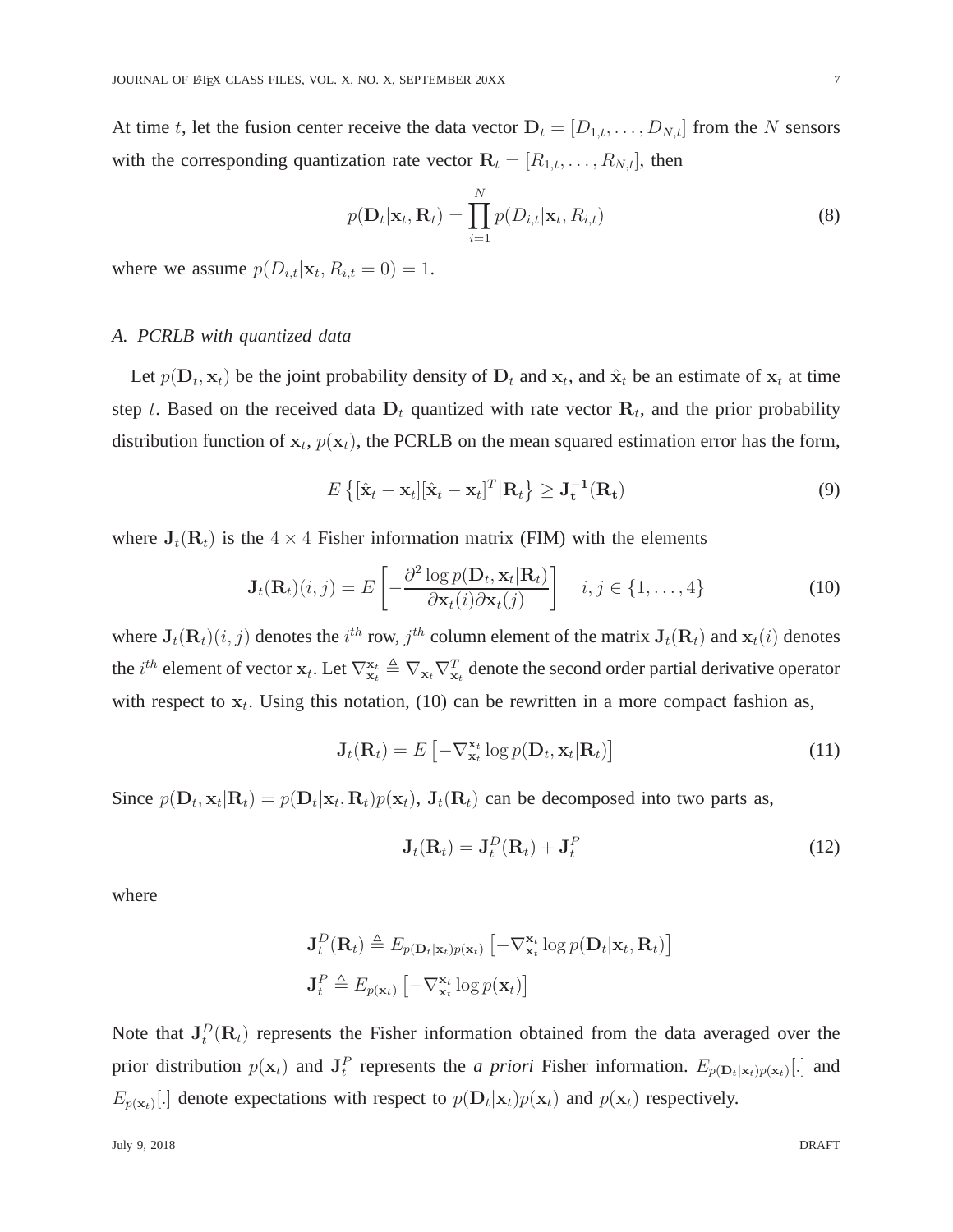Given the vector of quantization rates  $\mathbf{R}_t = [R_{1,t}, \dots, R_{N,t}]$  and using (8) in (12), the data part of the Fisher information can be written as,

$$
\mathbf{J}_t^D(R_{1,t},\ldots,R_{N,t}) = \int_{\mathbf{x}_t} E_{p(\mathbf{D}_t|\mathbf{x}_t,\mathbf{R}_t)} \left[ -\nabla_{\mathbf{x}_t}^{\mathbf{x}_t} \log p(\mathbf{D}_t|\mathbf{x}_t,\mathbf{R}_t) \right] p(\mathbf{x}_t) d\mathbf{x}_t
$$
\n
$$
= \sum_{i=1}^N \int_{\mathbf{x}_t} \left\{ \sum_{l=0}^{2^{R_{i,t}-1}} -\nabla_{\mathbf{x}_t}^{\mathbf{x}_t} \log p(D_{i,t} = l|\mathbf{x}_t, R_{i,t}) p(D_{i,t} = l|\mathbf{x}_t, R_{i,t}) \right\} p(\mathbf{x}_t) d\mathbf{x}_t
$$
\n(13)

For a given  $\mathbf{x}_t$ , let us define  $\mathbf{J}_{i,t}^S(R_{i,t}|\mathbf{x}_t)$ , as the Fisher information of sensor i,

$$
\mathbf{J}_{i,t}^{S}(R_{i,t}|\mathbf{x}_{t}) \triangleq E_{p(\mathbf{D}_{t}|\mathbf{x}_{t},\mathbf{R}_{t})}\left[-\nabla_{\mathbf{x}_{t}}^{\mathbf{x}_{t}}\log p(D_{i,t}|\mathbf{x}_{t})\right]
$$
\n
$$
= \sum_{l=0}^{2^{R_{i,t}}-1} \left\{-\nabla_{\mathbf{x}_{t}}^{\mathbf{x}_{t}}\log p(D_{i,t} = l|\mathbf{x}_{t}, R_{i,t})p(D_{i,t} = l|\mathbf{x}_{t}, R_{i,t})\right\}
$$
\n(14)

Then combining (13) and (14), sensor i's contribution to the Fisher information  $J_{i,t}^D(R_{i,t})$  can be stated as,

$$
\mathbf{J}_{i,t}^D(R_{i,t}) \triangleq \int_{\mathbf{x}_t} \mathbf{J}_{i,t}^S(R_{i,t}|\mathbf{x}_t) p(\mathbf{x}_t) d\mathbf{x}_t
$$
\n(15)

Given  $R_t$ , the Fisher information at time t can be written as,

$$
\mathbf{J}_t(\mathbf{R}_t) = \sum_{i=1}^N \mathbf{J}_{i,t}^D(R_{i,t}) + \mathbf{J}_t^P
$$
\n(16)

From (14), after straight-forward calculations, the  $(1, 1)$  term of  $J_{i,t}^{S}(R_{i,t}|\mathbf{x}_t)$  can be derived as,

$$
E\left[-\frac{\partial^2 \log p(D_{i,t}|\mathbf{x}_t)}{\partial x_t^2}\right] = \sum_{l=0}^{2^{R_{i,t}}-1} \frac{1}{p(D_{i,t} = l|\mathbf{x}_t, R_{i,t})} \left(\frac{\partial p(D_{i,t} = l|\mathbf{x}_t, R_{i,t})}{\partial x_t}\right)^2 \tag{17}
$$

The rest of the terms can be derived similarly. Using the procedures similar to [13],  $J_{i,t}^{S}(R_{i,t}|\mathbf{x}_t)$ can be obtained as follows,

$$
\mathbf{J}_{i,t}^{S}(R_{i,t} = m|\mathbf{x}_{t}) = n^{2}\kappa_{i,t}(m, x_{i}, y_{i}, x_{t}, y_{t}) \frac{a_{i,t}^{2}\alpha^{2}d_{i,t}^{2n-4}}{(1+\alpha d_{i,t}^{n})^{2}} \times
$$
\n
$$
\begin{bmatrix}\n(x_{i} - x_{t})^{2} & (x_{i} - x_{t})(y_{i} - y_{t}) & 0 & 0 \\
(x_{i} - x_{t})(y_{i} - y_{t}) & (y_{i} - y_{t})^{2} & 0 & 0 \\
0 & 0 & 0 & 0 \\
0 & 0 & 0 & 0\n\end{bmatrix}
$$
\n(18)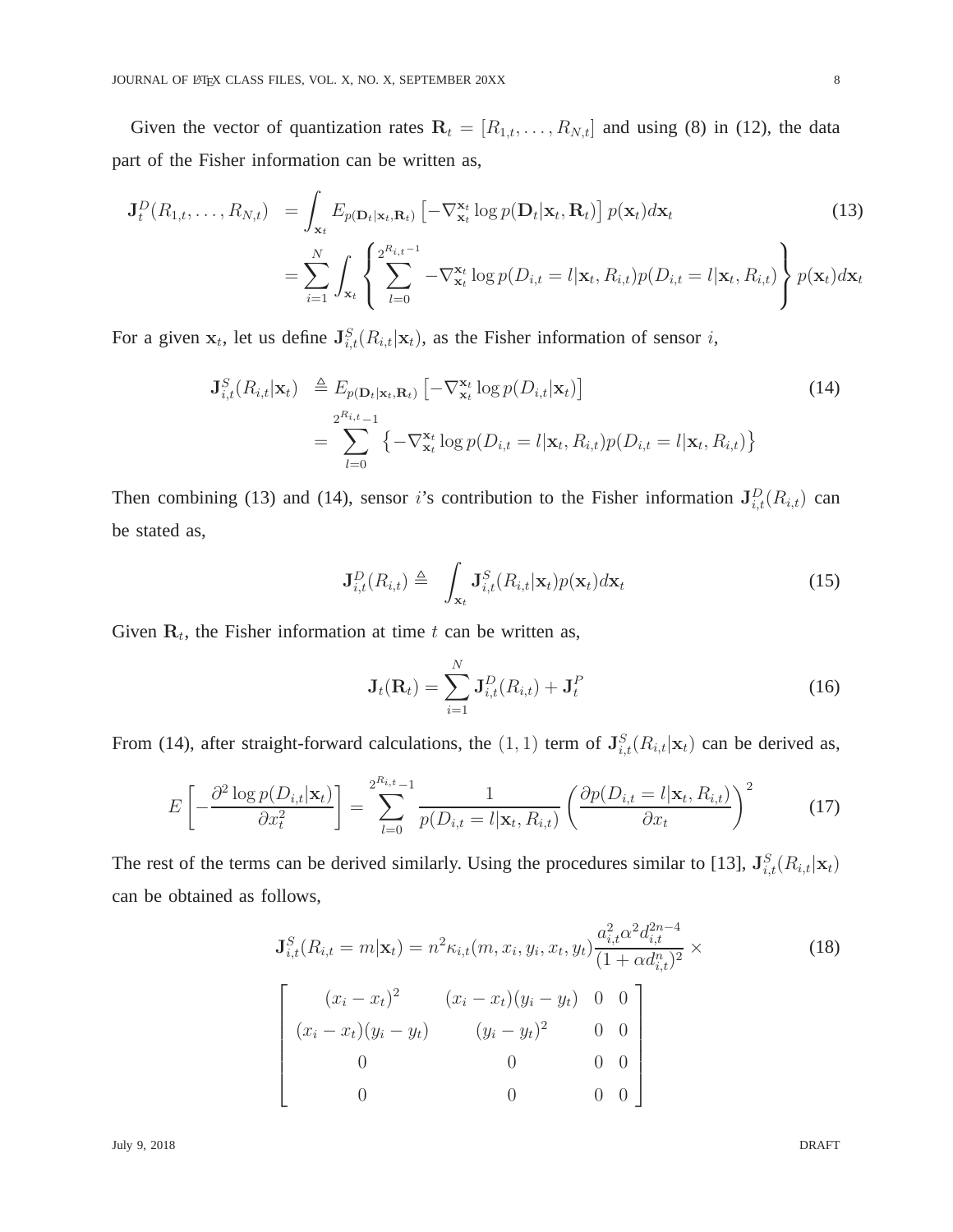where

$$
\kappa_{i,t}(m, x_i, y_i, x_t, y_t) = \frac{1}{8\pi\sigma^2} \left\{ \sum_{l=0}^{2^m-1} \frac{\left[ e^{-\frac{(\eta_l^m - a_{i,t})^2}{2\sigma^2} - e^{-\frac{(\eta_{l+1}^m - a_{i,t})^2}{2\sigma^2}}\right]^2}{p(D_i = l | \mathbf{x}_t)} \right\}
$$
(19)

Detailed derivation of (18) can be found in the Appendix. Note that in (18) and (19),  $d_{i,t}$  and  $a_{i,t}$  are functions of the sensor location  $(x_i, y_i)$  and target location  $(x_t, y_t)$ .

## *B. Optimization of Quantization Thresholds*

The Fisher information and hence the PCRLB are functions of the quantization thresholds corresponding to each data rate  $R_{i,t} = m$ . Thus, the quantization thresholds should be designed to achieve better estimation accuracy. An algorithm to obtain the optimal quantization thresholds that minimizes the variance of the estimation errors has been proposed in [13]. If we assume that  $(x_i, y_i)$  and  $(x_t, y_t)$  are uniformly distributed in a region, we can minimize the sum of two diagonal elements of the CRLB matrix, after averaging the CRLB matrix over all the random parameters which may result in a large computational load since it requires a multiple fold integration. To alleviate this problem, some alternative methods to design the quantization thresholds were developed in [13].

Note that all the information about  $[x_t, y_t]^T$  is contained in sensors' signal amplitudes  $(a_{i,t})$ 's. If all the signal amplitudes can be recovered from their quantized data  $D_{i,t}$  accurately, an accurate estimate of  $[x_t, y_t]^T$  can be obtained. In this paper, we use the Fisher information based heuristic quantization method [13] which maximizes the Fisher information about the signal amplitude  $a_{i,t}$  contained in the quantized data  $D_{i,t}$ . We define  $F_a(\eta|x_i, y_i, x_t, y_t, R_{i,t} = m)$  as the Fisher information of the signal amplitude contained in quantized m-bit data,  $D_{i,t}$ , using a threshold  $\eta$ . Note that  $a_{i,t}$  is a function of  $d_{i,t}$  for fixed  $P_0$ ,  $\alpha$  and  $n$  as defined in (3). Then given  $R_{i,t} = m$ , sensor location  $(x_i, y_i)$  and source location  $(x_t, y_t)$ , it has been derived in [13] that  $F_a(\eta|x_i, y_i, x_t, y_t, R_{i,t} = m) = 4\kappa_{i,t}(m, x_i, y_i, x_t, y_t)$ . The Fisher information based heuristic quantization method [13] finds the decision thresholds that maximize

$$
F_a(\boldsymbol{\eta}|R_{i,t} = m) = E[-\nabla_{a_{i,t}}^{a_{i,t}} \log p(D_{i,t}|a_{i,t}(x_i, y_i, x_t, y_t))]
$$
\n
$$
= \int_{x_i, y_i, x_t, y_t} 4\kappa(m, x_i, y_i, x_t, y_t, )dx_i dy_i dx_t dy_t
$$
\n
$$
= \int_u 4\kappa(m|u)p(u)du
$$
\n(20)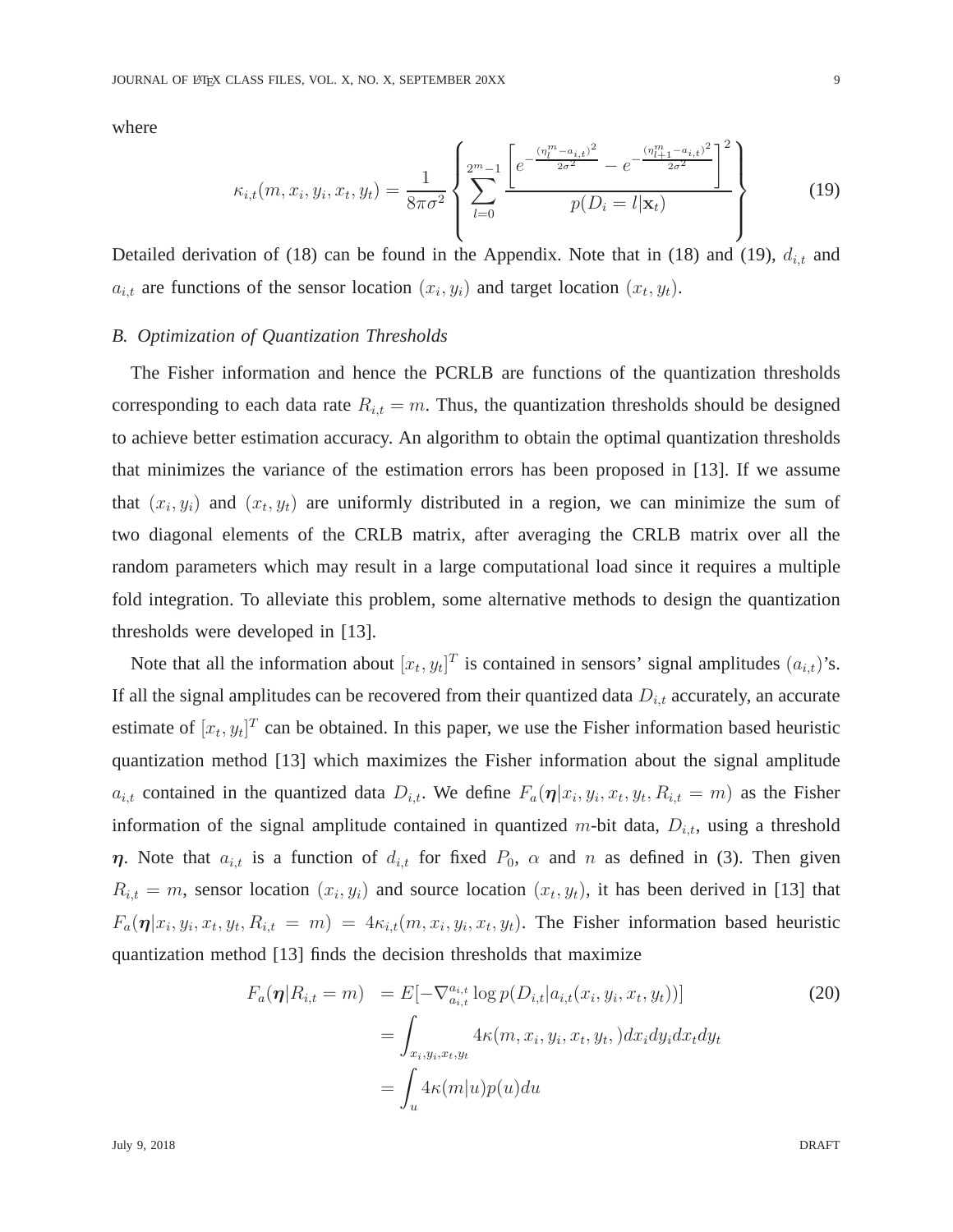where  $u = d_{i,t}^2$  and the Fisher information about the signal amplitude is averaged over the probability density function of u,  $p(u)$ , under the assumption that  $(x_i, y_i)$  and  $(x_t, y_t)$ are independent and identically distributed and follow a uniform distribution  $U[-b/2, b/2]$ . Derivation of  $p(u)$  and other details of this quantizer design approach can be found in [13]. We assume that the decision thresholds of each quantization rate are identical at each sensor. The quantization thresholds of each possible quantization rate is optimized offline and can be stored at each sensor before the WSN operation.

## *C. Particle Filtering with Quantized Data*

It is known that Kalman Filter provides the optimal solution to the Bayesian sequential estimation problem for linear and Gaussian systems. In nonlinear systems, the extended Kalman filter (EKF) can be used to provide a suboptimal solution by linearizing the nonlinear state dynamics and/or nonlinear measurement equations locally. However, it has been shown [14] that, even for linear and Gaussian systems, when the sensor measurements are quantized, the EKF fails to provide an acceptable performance especially when the number of quantization levels is small. Therefore, we propose to employ a particle filter to solve the Bayesian sequential estimation problem.

Let  $D_{1:t} = [D_1, \ldots, D_t]$  be the received sensor data up to time t which are obtained according to the data rates  $\mathbf{R}_{1:t} = [\mathbf{R}_1, \dots, \mathbf{R}_t]$ . In particle filtering, the main idea is to find a discrete representation of the posterior distribution  $p(\mathbf{x}_t | \mathbf{D}_{1:t})$  by using a set of particles  ${x_i^s; s = 1, ..., N_s}$  with associated weights  ${w_i^s; s = 1, ..., N_s}$ . The posterior density at t can be approximated as,

$$
p(\mathbf{x}_t|\mathbf{D}_{1:t}) \approx \sum_{s=1}^{N_s} w_t^s \delta(\mathbf{x}_t - \mathbf{x}_t^s)
$$
 (21)

where  $N<sub>s</sub>$  denotes the total number of particles. In this paper, we employ sequential importance resampling (SIR) particle filtering algorithm [15] to solve the nonlinear Bayesian filtering problem. In Algorithm 1, we provide a summary of the SIR based particle filtering rather than discussing the details. Note that  $T<sub>S</sub>$  in Algorithm 1 denotes the number of time steps over which the target is tracked. A more detailed treatment of particle filtering can be found in a wide variety of publications such as [15].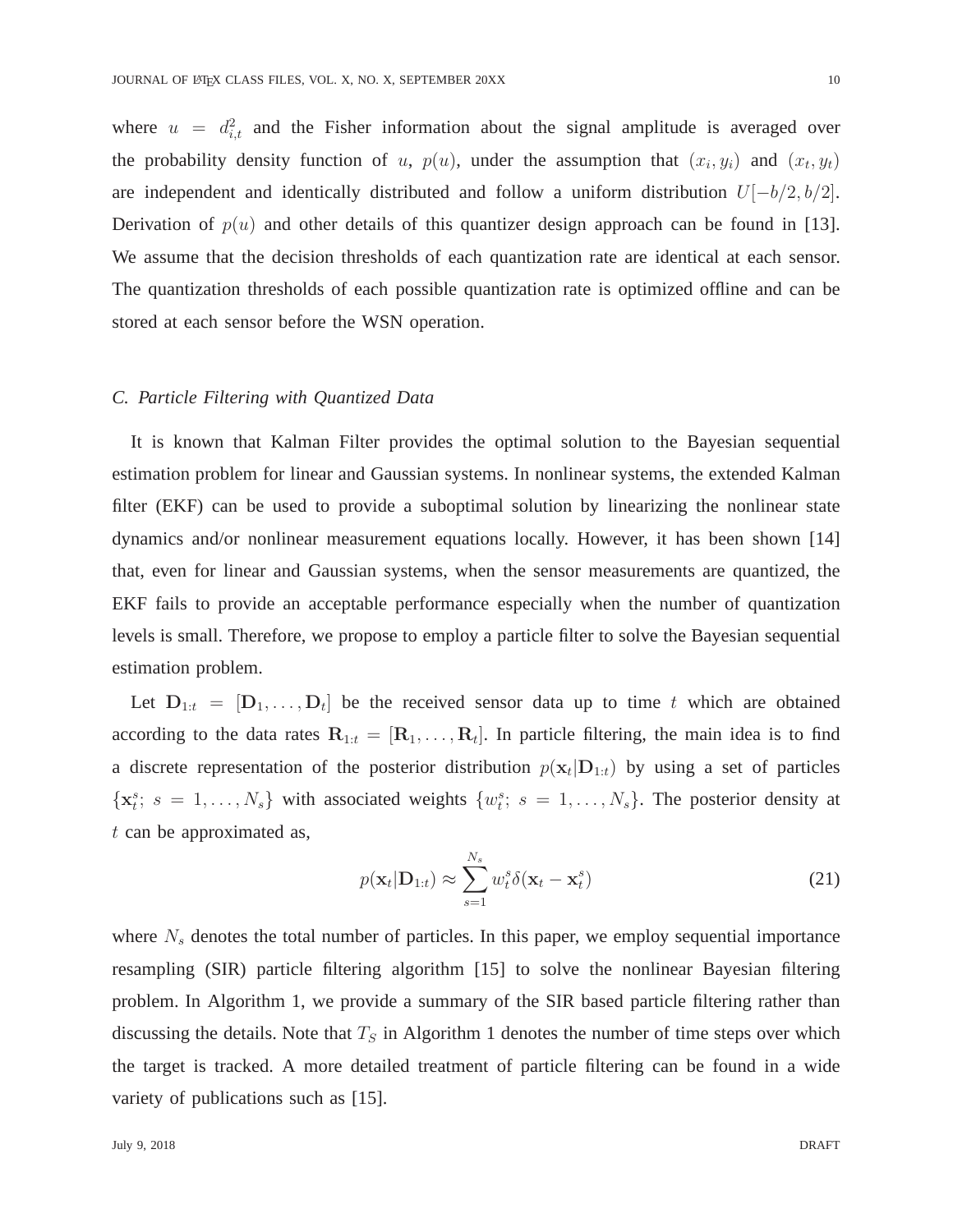# **Algorithm 1** SIR based Particle Filtering for Target Tracking

Set  $t = 0$ . Generate initial particles  $\mathbf{x}_0^s \sim p(\mathbf{x}_0)$  with  $\forall s, w_0^s = N_s^{-1}$ . **while**  $t \leq T_S$  **do** (A1.1)  $\mathbf{x}_{t+1}^s = \mathbf{F}\mathbf{x}_t^s + v_t$  (Propagating particles) (A1.2)  $p(\mathbf{x}_{t+1}|\mathbf{D}_{1:t}) = \frac{1}{N_s} \sum_{s=1}^{N_s} \delta(\mathbf{x}_{t+1} - \mathbf{x}_{t+1}^s)$ (A1.3) Bandwidth Allocation: Decide  $R_{t+1}$  and obtain sensor data  $D_{t+1}$ (A1.4)  $w_{t+1}^s \propto p(\mathbf{D}_{t+1}|\mathbf{x}_{t+1}^s, \mathbf{R}_{t+1})$  (Updating weights)  $w_{t+1}^s = \frac{w_{t+1}^s}{\sum_{j=1}^{N_s} w_{t+1}^j}$  (Normalizing weights)  $\mathbf{\hat{x}}_{t+1} = \sum_{s=1}^{N_s} w_{t+1}^s \mathbf{x}_{t+1}^s$ (A1.5)  $\{x_{t+1}^s, N_s^{-1}\}$  = Resampling $(x_{t+1}^s, w_{t+1}^s)$  $(A1.6) t = t + 1$ **end while**

In Algorithm 1,  $p(\mathbf{D}_{t+1}|\mathbf{x}_{t+1}^s, \mathbf{R}_{t+1})$  is obtained according to (6) and (8). Resampling step avoids the situation that all but one of the importance weights are close to zero [15].

By using equations (10) to (16), at time t, one can compute the PCRLB on the estimation error and the corresponding FIM, for a given bandwidth allocation scheme  $R_t$  and prior distribution  $p(\mathbf{x}_t)$ . For the bandwidth allocation problem, at time t, from (A1.2), we first generate the prior  $p(\mathbf{x}_{t+1}|\mathbf{D}_{1:t})$  using data received up to time t.

Under the Gaussian assumption, maximizing the determinant of the FIM is equivalent to minimizing the volume of the uncertainty ellipsoid [7]. Therefore, we determine bandwidth allocation scheme for time  $t+1$ ,  $\mathbf{R}_{t+1}$ , by maximizing the determinant of the Fisher information about  $x_{t+1}$  as,

$$
\max_{R_{1,t+1},...,R_{N,t+1}} \det(\mathbf{J}_{t+1}(\mathbf{R}_{t+1}))
$$
\n
$$
\text{s.t.} \qquad \sum_{i=1}^{N} R_{i,t+1} = R
$$
\n(22)

The fusion center then informs the sensors about  $R_{t+1}$  and sensors transmit their quantized measurements  $D_{t+1}$  accordingly. The Fisher information,  $J_{t+1}(R_{t+1})$  is written as

$$
\mathbf{J}_{t+1}(\mathbf{R}_{t+1}) = E_{p(\mathbf{D}_{t+1}, \mathbf{x}_{t+1} | \mathbf{D}_{1:t}, \mathbf{R}_{t+1})} \left[ -\nabla_{\mathbf{x}_{t+1}}^{\mathbf{x}_{t+1}} \log p(\mathbf{D}_{t+1}, \mathbf{x}_{t+1} | \mathbf{D}_{1:t}, \mathbf{R}_{t+1})) \right]
$$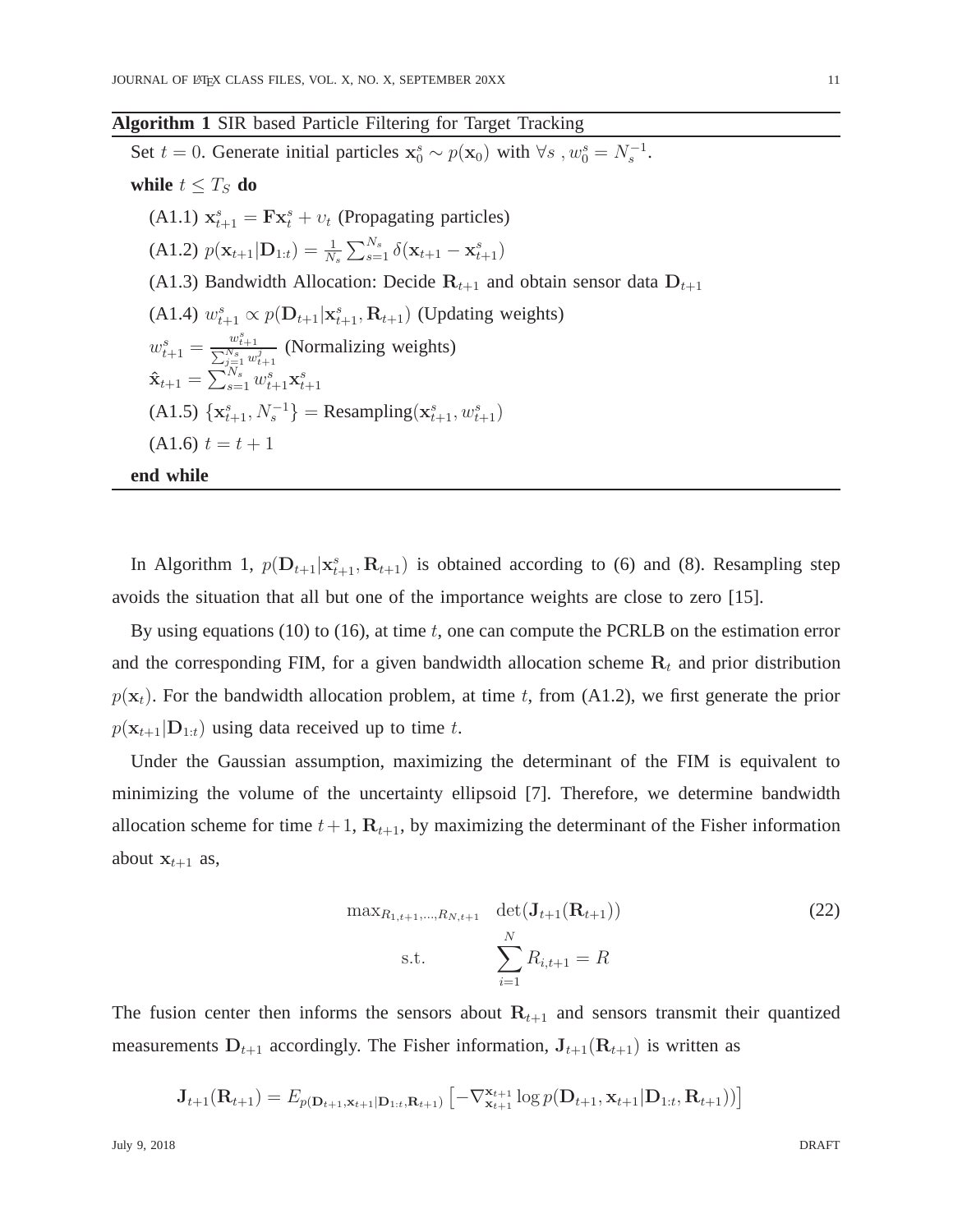Following the derivations from (10) to (16), the Fisher information,  $J_{t+1}(R_{t+1})$ , is obtained as,

$$
\mathbf{J}_{t+1}(\mathbf{R}_{t+1}) = \sum_{i=1}^{N} \mathbf{J}_{t+1}^{D}(R_{i,t+1}) + \mathbf{J}_{t+1}^{P}
$$
\n(23)

Using the particle approximation,

$$
p(\mathbf{x}_{t+1}|\mathbf{D}_{1:t}) \approx \frac{1}{N_S} \sum_{s=1}^{N_S} \delta(\mathbf{x}_{t+1} - \mathbf{x}_{t+1}^s)
$$
(24)

 $\mathbf{J}_{t+1}^D(R_{i,t+1})$  is found from,

$$
\mathbf{J}_{t+1}^D(R_{i,t+1}) = \frac{1}{N_S} \sum_{s=1}^{N_S} \mathbf{J}_{t+1}^S(R_{i,t+1}|\mathbf{x}_{t+1}^s)
$$
(25)

As in (12),  $J_{t+1}^P = E_{p(\mathbf{x}_{t+1}|\mathbf{D}_{1:t})}[-\nabla_{\mathbf{x}_{t+1}}^{\mathbf{x}_{t+1}} \log p(\mathbf{x}_{t+1}|\mathbf{D}_{1:t})]$  has been defined as the prior Fisher information of  $x_{t+1}$ . According to (24),  $p(x_{t+1} | D_{1:t})$  has a non-parametric representation by a set of random particles with associated weights, so it is very difficult to calculate the exact  $J_{t+1}^P$ [16]. Instead, we use a Gaussian approximation such that  $p(\mathbf{x}_{t+1}|\mathbf{D}_{1:t}) \approx \mathcal{N}(\boldsymbol{\mu}_{t+1}, \boldsymbol{\Sigma}_{t+1})$ , where

$$
\mu_{t+1} = \frac{1}{N_s} \sum_{s=1}^{N_s} \mathbf{x}_{t+1}^s
$$

and

$$
\Sigma_{t+1} = \frac{1}{N_s} \sum_{s=1}^{N_s} (\mathbf{x}_{t+1}^s - \boldsymbol{\mu}_{t+1}) (\mathbf{x}_{t+1}^s - \boldsymbol{\mu}_{t+1})^T
$$

Given the Gaussian approximation, it is easy to show that  $J_{t+1}^P = \sum_{t+1}^{-1}$ .

# III. DYNAMIC BANDWIDTH ALLOCATION FOR TARGET TRACKING

An exhaustive search can be employed to find the optimal bandwidth distribution which  $\sqrt{ }$ maximizes (22). For a network of  $N$  sensors and bandwidth constraint  $R$ , there are a total of  $\overline{1}$  $R + N - 1$  $N-1$  $\setminus$  $= \frac{(N+R-1)!}{(N-1)!R!}$  $\frac{N+R-1!}{(N-1)!R!}$  possible bandwidth distribution solutions. For large N and R, such an exhaustive search may not be feasible in real time. Therefore suboptimal but computationally more efficient algorithms are required which we explore in this section.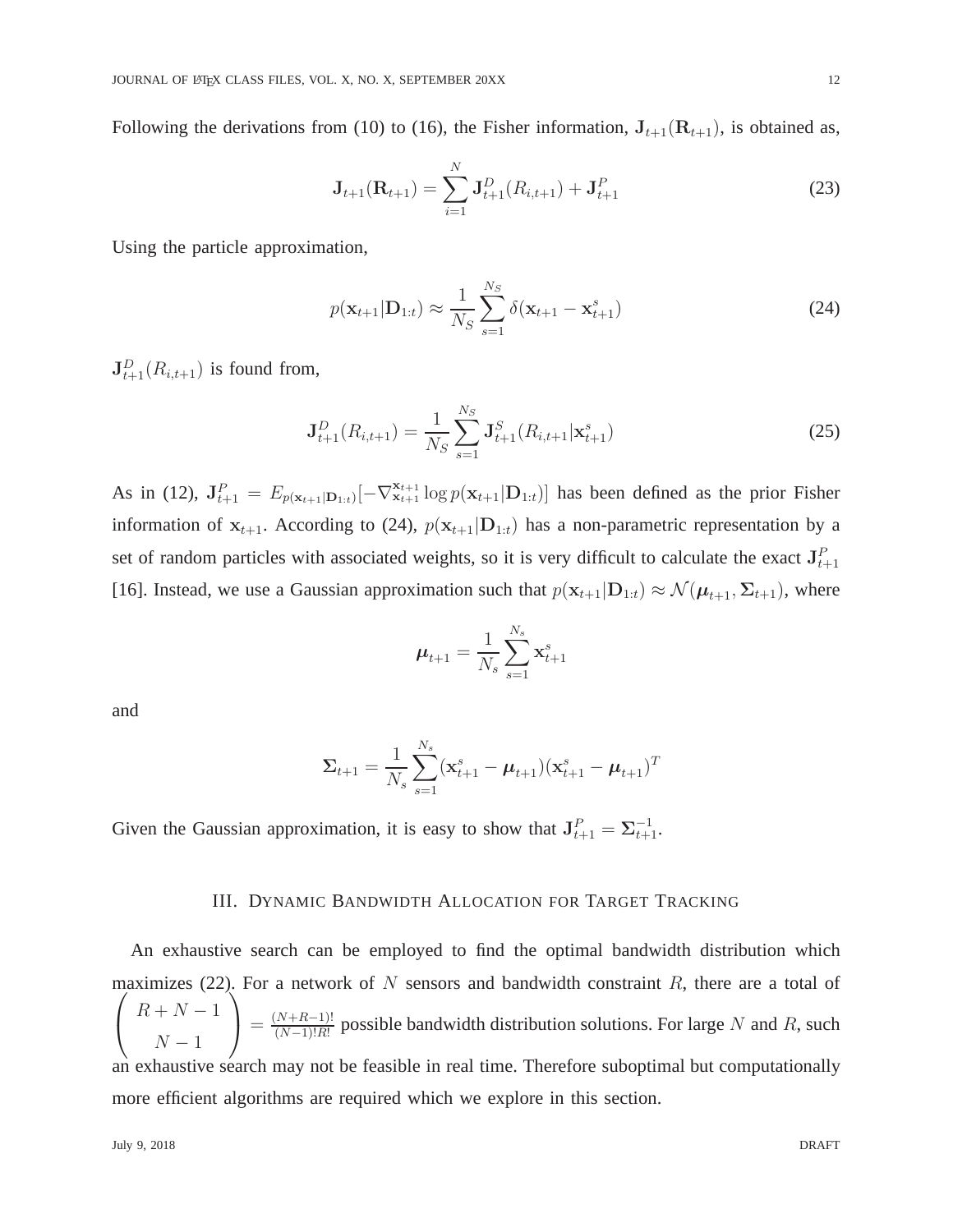# *A. Convex Optimization Based Dynamic Bandwidth Allocation*

In this paper, we use the log determinant of the FIM as the objective function for resource management. Using Boolean variables  $q_{i,m} \in \{0,1\}$ , the bandwidth allocation problem can be explicitly formulated as follows,

$$
\max_{\mathbf{q}_{t+1}} \log \det(\mathbf{J}_{t+1}(\mathbf{q}_{t+1})) = \log \det \left( \sum_{m=0}^{R} \sum_{i=1}^{N} q_{i,m} \mathbf{J}_{i,t+1}^{D}(R_{i,t+1} = m) + \mathbf{J}_{t+1}^{P} \right)
$$
(26)  
subject to 
$$
\sum_{m=0}^{R} q_{i,m} = 1 \quad i \in \{1, ..., N\}
$$

$$
\sum_{m=0}^{R} \sum_{i=1}^{N} m q_{i,m} = R
$$

$$
q_{i,m} \in \{0, 1\} \quad m \in \{0, 1, ..., R\} \quad i \in \{1, ..., N\}
$$

In the above formulation,  $\mathbf{q}_{t+1} = [q_{1,0}, q_{2,0}, \dots, q_{N,0}, \dots, q_{1,R}, q_{2,R}, \dots, q_{N,R}]^T$  denotes the bandwidth allocation scheme for time  $t + 1$  where  $q_{i,m} = 1$  when sensor i transmits its measurement in m bits and  $J_{i,t+1}^D(m)$  is the corresponding FIM of sensor i. Note that we drop the time index  $t + 1$  from the elements of vector  $q_{t+1}$  to simplify the notation. All constraints are equality constraints where the first  $N$  constraints guarantee that each sensor can transmit using only one of the quantization rates. If  $m = 0$  is selected, the quantized measurement of the sensor is not transmitted to the fusion center. The  $(N+1)$ <sup>th</sup> constraint ensures that the sum rate constraint is satisfied and the last  $N(R + 1)$  constraints restrict  $q_{i,m}$  to be Boolean.

Similar to the convex relaxation approach presented in [1], the last  $N(R+1)$  constraints can be relaxed by replacing the Boolean variables  $q_{i,m} \in \{0,1\}$  with their continuous counterparts,  $\hat{q}_{i,m} \in [0, 1]$ . Then the problem becomes

$$
\max_{\hat{\mathbf{q}}_{t+1}} \log \det(\mathbf{J}_{t+1}(\hat{\mathbf{q}}_{t+1})) = \log \det \left( \sum_{m=0}^{R} \sum_{i=1}^{N} \hat{q}_{i,m} \mathbf{J}_{i,t+1}^{D}(R_{i,t+1} = m) + \mathbf{J}_{t+1}^{P} \right) (27)
$$
\n
$$
\text{subject to } \sum_{m=0}^{R} \hat{q}_{i,m} = 1 \quad i \in \{1, \dots, N\}
$$
\n
$$
\sum_{m=0}^{R} \sum_{i=1}^{N} m \hat{q}_{i,m} = R
$$
\n
$$
0 \leq \hat{q}_{i,m} \leq 1 \quad m \in \{0, 1, \dots, R\} \quad i \in \{1, \dots, N\}
$$

We can further relax the problem (27), by removing the last  $N(R+1)$  constraints and including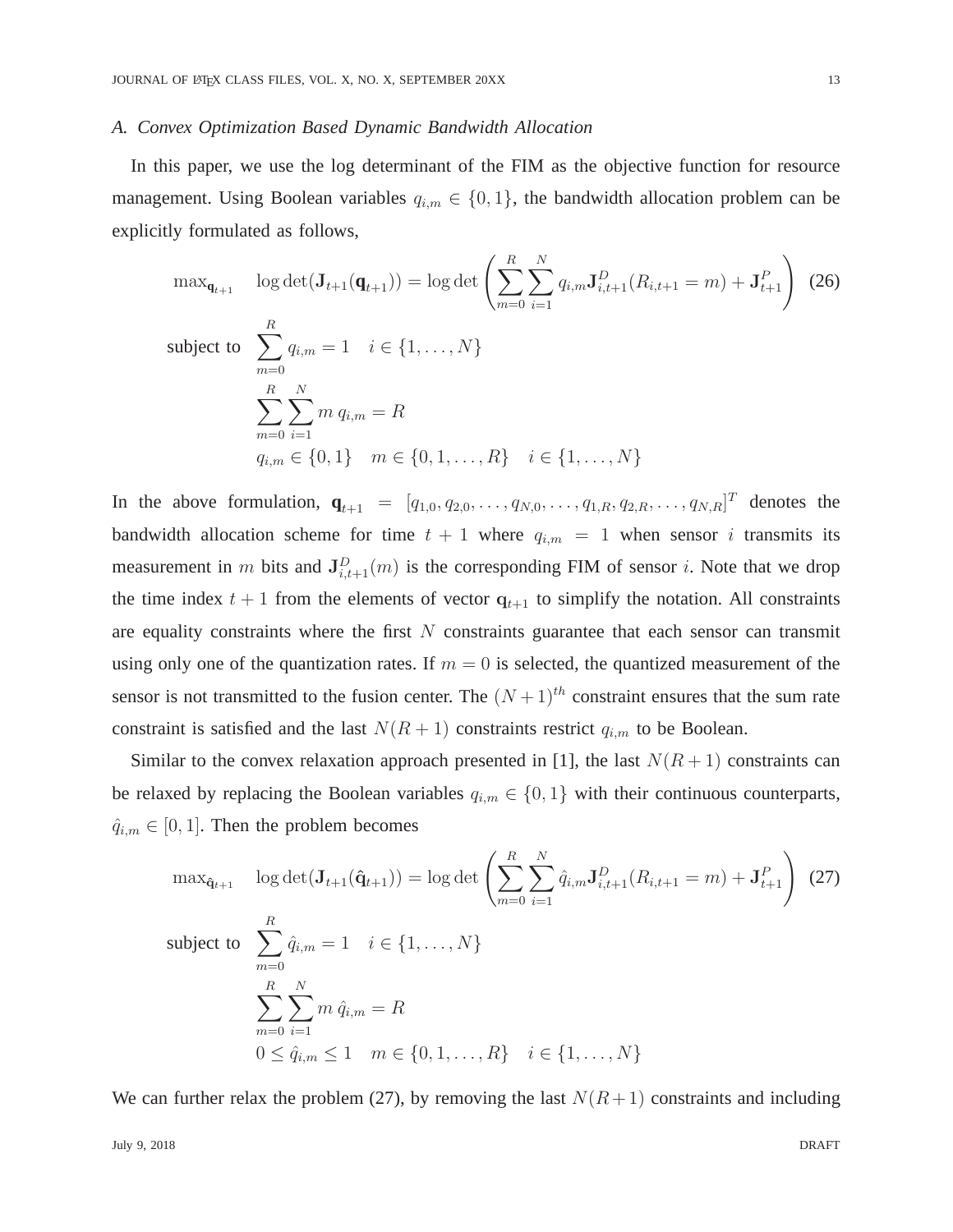them into the objective function. Then, the new cost function to be minimized becomes as,

$$
\phi(\hat{\mathbf{q}}_{t+1}) \triangleq (28) \n- \left\{ \log \det \left( \sum_{m=0}^{R} \sum_{i=1}^{N} \hat{q}_{i,m} \mathbf{J}_{i,t+1}^{D}(m) + \mathbf{J}_{t+1}^{P} \right) + \tau \sum_{m=0}^{R} \sum_{i=1}^{N} \left( \log \left( \hat{q}_{i,m} \right) + \log \left( 1 - \hat{q}_{i,m} \right) \right) \right\}
$$
\n(28)

where  $\phi(\hat{\mathbf{q}}_{t+1})$  is a convex function of the decision variables  $\hat{q}_{i,m}$  [17]. The additional summation term in the objective function forces  $\hat{q}_{i,m}$  to be in the interval [0, 1].  $\tau$  is a positive parameter that controls the quality of the approximation.

Let us define,

<sup>A</sup> , 1 0 . . . 0 1 0 . . . 0 . . . 1 . . . 0 0 0 1 . . . 0 0 1 . . . 0 . . . 0 . . . 0 0 : : : : : : : : : : : : : 0 0 . . . 1 0 0 . . . 1 . . . 0 . . . 0 1 0 0 . . . 0 1 1 . . . 1 . . . R . . . R R ˆqt+1 , <sup>q</sup>ˆ1,<sup>0</sup> <sup>q</sup>ˆ2,<sup>0</sup> . . . <sup>q</sup>ˆN,<sup>0</sup> <sup>q</sup>ˆ1,<sup>1</sup> <sup>q</sup>ˆ2,<sup>1</sup> . . . <sup>q</sup>ˆN,<sup>1</sup> . . . <sup>q</sup>ˆ1,R . . . <sup>q</sup>ˆN−1,R <sup>q</sup>ˆN,R <sup>T</sup> and b , 1 1 . . . 1 R T

Then, the first  $N + 1$  equality constraints of (27) can be represented in a matrix form as,

$$
\mathcal{A}\hat{\mathbf{q}}_{t+1}=\mathbf{b}
$$

Finally, we have the following convex optimization problem,

$$
\min_{\hat{\mathbf{q}}_{t+1}} \phi(\hat{\mathbf{q}}_{t+1})
$$
\nsubject to

\n
$$
\mathcal{A}\hat{\mathbf{q}}_{t+1} = \mathbf{b}
$$
\n(29)

which can be solved efficiently and optimally using Newton's method. The underdetermined system  $\hat{A} \hat{q}_{t+1} = b$  has infinite number of solutions but there is only a subset of solutions which are feasible satisfying  $0 \le \hat{q}_{t+1} \le 1$  where 0 and 1 are the all zero and all one vectors respectively. The Newton method starts with a feasible solution, so we formulate the following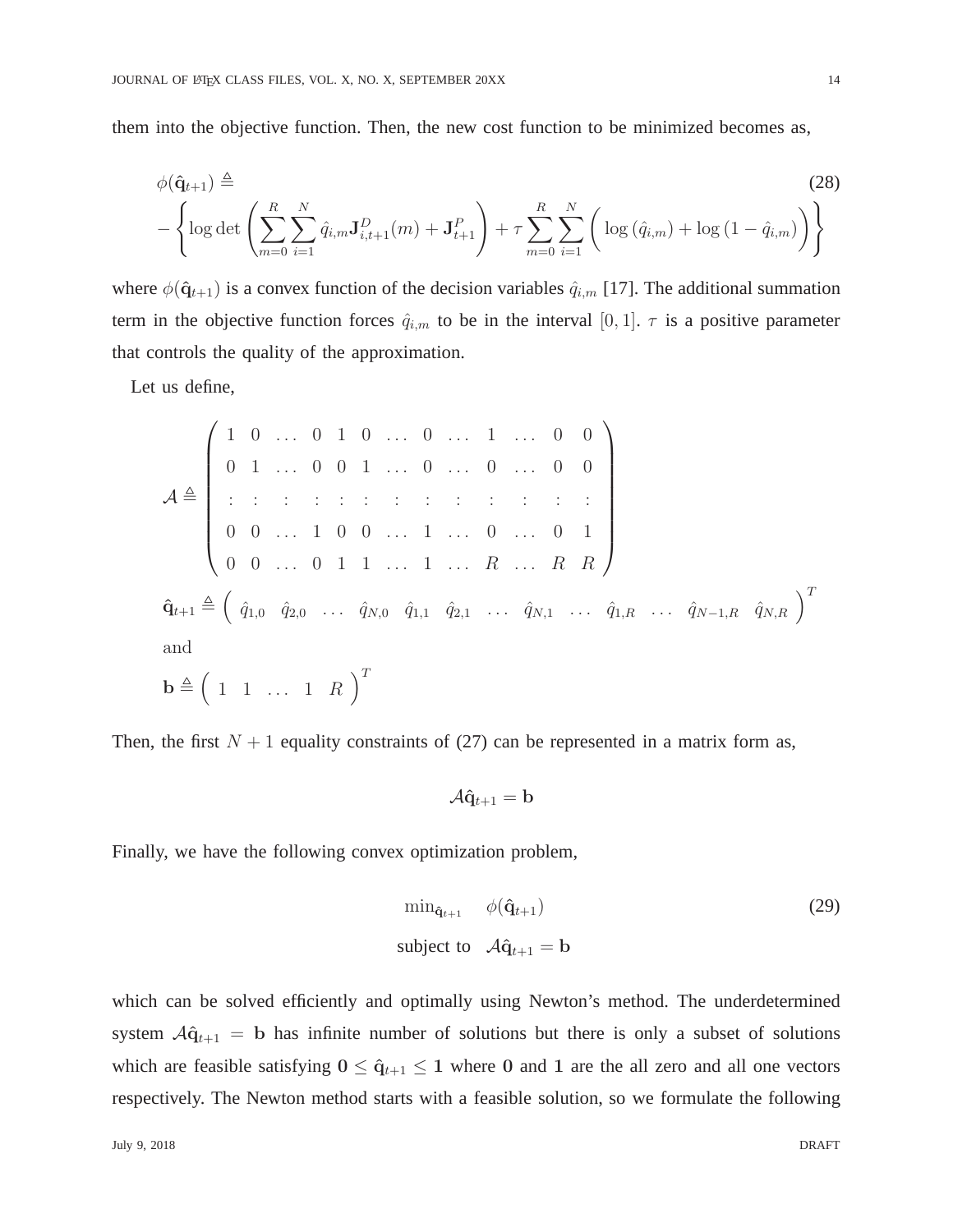linear optimization sub-problem to find an initial feasible solution,

$$
\min_{\hat{\mathbf{q}}_{t+1}} \quad -\sum_{m=0}^{R} \sum_{i=1}^{N} \hat{q}_{i,m} \tag{30}
$$
\n
$$
\text{subject to} \quad \mathcal{A}\hat{\mathbf{q}}_{t+1} = \mathbf{b}
$$
\n
$$
0 \le \hat{q}_{i,m} \le 1 \quad m \in \{0, \dots, R\} \quad i \in \{1, \dots, N\}
$$

The optimality conditions for (29), which is named as the Karush Kuhn Tucker (KKT) system, is written as [17],

$$
\begin{pmatrix}\n\nabla_{\hat{q}_{t+1}}^{\hat{q}_{t+1}} \phi & \mathcal{A}^T \\
\mathcal{A} & 0\n\end{pmatrix}\n\begin{pmatrix}\n\Delta \mathbf{Z} \\
\omega\n\end{pmatrix} = \begin{pmatrix}\n-\nabla_{\hat{q}_{t+1}} \phi \\
0\n\end{pmatrix}
$$
\n(31)

where  $\Delta Z$  is the Newton Step,  $\omega$  is the the optimal dual variable,  $\nabla_{\hat{q}_{t+1}}\phi$  is the gradient vector, and  $\nabla_{\hat{q}_{t+1}}^{\hat{q}_{t+1}}$  $q_{t+1}^{q_{t+1}}\phi$  is the Hessian matrix of  $\phi$  with respect to the decision vector  $\hat{\mathbf{q}}_{t+1}$ .

In order to solve the system given in (31), first we need to compute the gradient vector,  $\nabla_{\hat{q}_{t+1}} \phi$ , and the Hessian matrix,  $\nabla_{\hat{q}_{t+1}}^{\hat{q}_{t+1}}$  $q_{i+1}^{q_{t+1}}\phi$ , with sizes  $N(R+1) \times 1$  and  $N(R+1) \times N(R+1)$ respectively. Let us start by computing the gradient. First, the  $(i, m)^{th}$  element of the gradient vector is,

$$
(\nabla_{\hat{q}_{t+1}}\phi)_{i,m} =
$$
\n
$$
\frac{\partial}{\partial \hat{q}_{i,m}} \left\{-\log \det \left(\sum_{m=0}^{R} \sum_{i=1}^{N} \hat{q}_{i,m} \mathbf{J}_{i,t+1}^{D}(m) + \mathbf{J}_{t+1}^{P}\right) - \tau \frac{\partial}{\partial \hat{q}_{i,m}} \sum_{m=0}^{R} \sum_{i=1}^{N} \left(\log \left(\hat{q}_{i,m}\right) + \log \left(1 - \hat{q}_{i,m}\right)\right)\right\}
$$
\n(32)

Let X be an invertible matrix and  $x$  be a scalar. Using the property

$$
\frac{\partial \log \det\left(\mathbf{X}\right)}{\partial x} = tr\left\{\mathbf{X}^{-1} \frac{\partial \mathbf{X}}{\partial x}\right\}
$$

and the definition

$$
\mathbf{W} \triangleq \left( \sum_{m=0}^{R} \sum_{i=1}^{N} \hat{q}_{i,m} \mathbf{J}_{i,t+1}^{D}(m) + \mathbf{J}_{t+1}^{P} \right)
$$

each element of the gradient vector is obtained as

$$
(\nabla_{\hat{q}_{t+1}} \phi)_{i,m} = -tr\{\mathbf{W}^{-1}\mathbf{J}_{i,t+1}^D(m)\} - \frac{\tau}{\hat{q}_{i,m}} + \frac{\tau}{1 - \hat{q}_{i,m}}
$$
(33)

In order to compute  $\nabla_{\hat{q}_{t+1}}^{\hat{q}_{t+1}}$  $q_{i+1}^{q_{i+1}}\phi$ , for  $i, i^* \in \{1, 2, ..., N\}$  and  $m, m^* \in \{0, 1, ..., R\}$ , we define

$$
\boldsymbol{\psi}_{(i^*,m^*),(i,m)} \triangleq \frac{\partial}{\partial \hat{q}_{i^*,m^*}} \left( \frac{\partial \mathbf{W}}{\partial \hat{q}_{i,m}} \right) = \frac{\partial}{\partial \hat{q}_{i^*,m^*}} \left\{ -tr(\mathbf{W}^{-1} \mathbf{J}_{i,t+1}^D(m)) \right\}
$$
(34)

July 9, 2018 DRAFT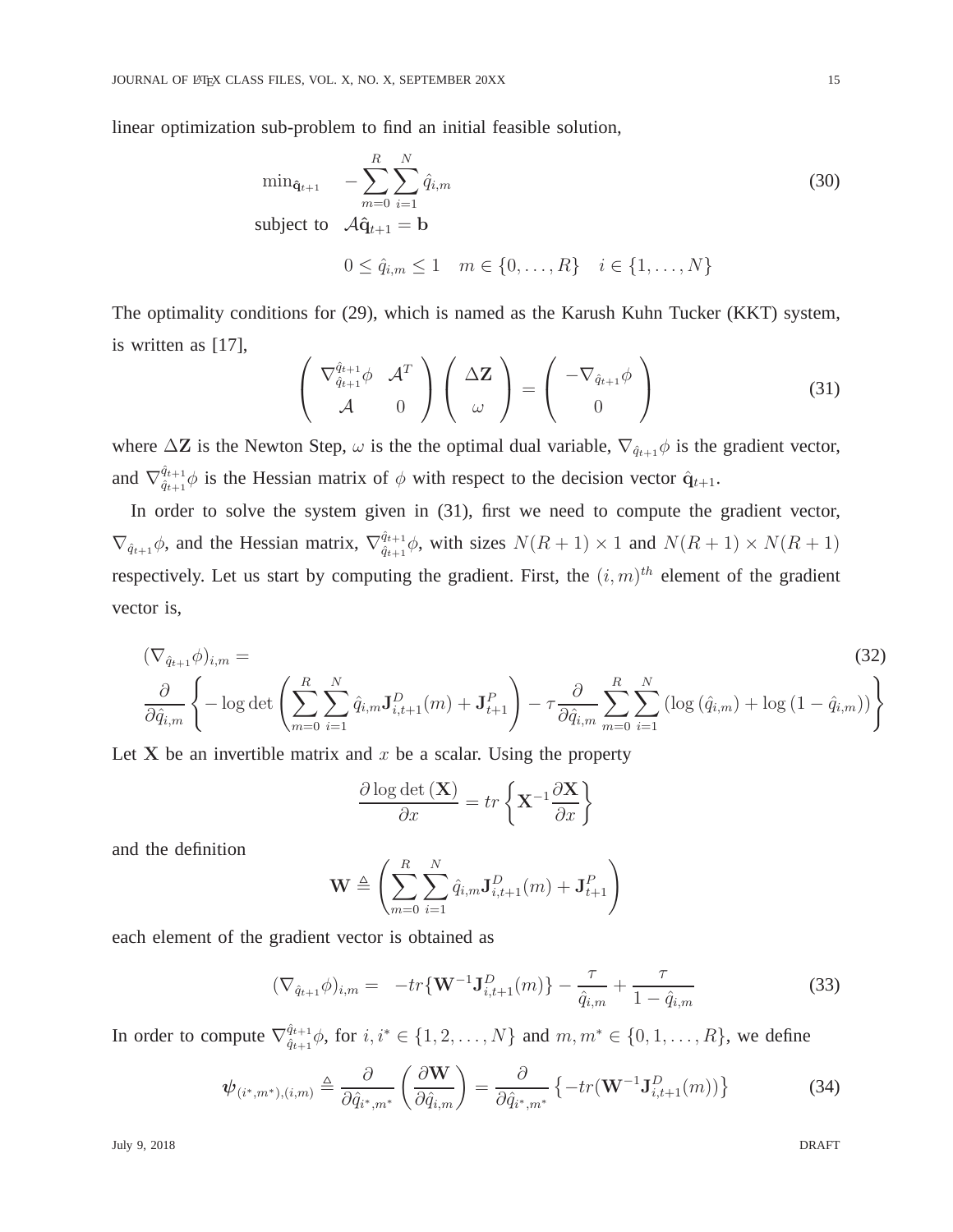Using the properties

$$
\frac{\partial}{\partial x}tr\{\mathbf{X}\} = tr\left\{\frac{\partial \mathbf{X}}{\partial x}\right\}
$$

and

$$
\frac{\partial \mathbf{X}^{-1}}{\partial x} = -\mathbf{X}^{-1} \frac{\partial \mathbf{X}}{\partial x} \mathbf{X}^{-1}
$$

we get

$$
\boldsymbol{\psi}_{(i^*,m^*),(i,m)} = tr\{\mathbf{W}^{-1}\mathbf{J}_{i^*,t+1}^D(m^*)\mathbf{W}^{-1}\mathbf{J}_{i,t+1}^D(m)\}
$$

Finally the Hessian matrix is obtained as

$$
(\nabla_{\hat{q}_{t+1}}^{\hat{q}_{t+1}} \phi) = \psi + \tau \operatorname{diag}\left(\frac{1}{\hat{q}_{1,0}^2} + \frac{1}{(1 - \hat{q}_{1,0})^2}; \dots; \frac{1}{\hat{q}_{N,R}^2} + \frac{1}{(1 - \hat{q}_{N,R})^2}\right) \tag{35}
$$

Having obtained  $\nabla_{\hat{q}_{t+1}} \phi$ ,  $\nabla_{\hat{q}_{t+1}}^{\hat{q}_{t+1}}$  $q_{i+1}^{q_{t+1}}\phi$  and A, the block elimination method [17] can be used to solve the KKT system, which is summarized in Algorithm 2. (For the details of block elimination method see Section 10.4. in [17]). In order to compute the complexity of the

| <b>Algorithm 2 Solving KKT system by block elimination</b>                                                                                                                      |  |  |  |  |  |
|---------------------------------------------------------------------------------------------------------------------------------------------------------------------------------|--|--|--|--|--|
| (A2.1) Form $(\nabla_{\hat{q}_{t+1}}^{\hat{q}_{t+1}} \phi)^{-1} \mathcal{A}^T$ and $(\nabla_{\hat{q}_{t+1}}^{\hat{q}_{t+1}} \phi)^{-1} (\nabla_{\hat{q}_{t+1}} \phi)$ .         |  |  |  |  |  |
| (A2.2) Form $S = -\mathcal{A}(\nabla_{\hat{g}_{t+1}}^{\hat{q}_{t+1}} \phi)^{-1} \mathcal{A}^T$                                                                                  |  |  |  |  |  |
| (A2.3) Determine $\omega$ by solving $\mathcal{S}\omega = \mathcal{A}(\nabla_{\hat{a}_{t+1}}^{\hat{q}_{t+1}}\phi)^{-1}(\nabla_{\hat{q}_{t+1}}\phi)$ .                           |  |  |  |  |  |
| (A2.4) Determine $\Delta \mathbf{Z}$ by solving $(\nabla_{\hat{a}_{t+1}}^{\hat{a}_{t+1}} \phi)^{-1} \Delta \mathbf{Z} = \mathcal{A}^T \omega - (\nabla_{\hat{a}_{t+1}} \phi)$ . |  |  |  |  |  |

convex relaxation based bandwidth allocation method, we ignore the complexity for computing  $(\nabla_{\hat{q}_{t+1}}\phi)$  and  $(\nabla_{\hat{q}_{t+1}}^{\hat{q}_{t+1}})$  $\frac{q_{t+1}}{q_{t+1}}\phi$ ). The cost of block elimination to solve (29) is dominated by the Cholesky decomposition of  $\nabla_{\hat{q}_{t+1}}^{\hat{q}_{t+1}}$  $\frac{\hat{q}_{t+1}}{\hat{q}_{t+1}}\phi$  which is used to find  $(\nabla \frac{\hat{q}_{t+1}}{\hat{q}_{t+1}})$  $\frac{\hat{q}_{t+1}}{\hat{q}_{t+1}}\phi$ )<sup>-1</sup>. Let us define  $\mathcal{V} \triangleq N(R+1)$ . Then, in order to compute the Cholesky decomposition of the matrix  $(\nabla_{\hat{q}_{t+1}}^{\hat{q}_{t+1}})$  $\binom{q_{t+1}}{\hat{q}_{t+1}}$  $\phi$ ), we require a total of 1  $\frac{1}{6}(\mathcal{V}^3-\mathcal{V})$  summations and multiplications and  $\frac{1}{6}(3\mathcal{V}^2-3\mathcal{V})$  divisions [18]. Thus the complexity of bandwidth allocation based on convex optimization increases with  $\mathcal{O}(N^3(R+1)^3)$ .

At each iteration of Newton's method, the solution vector  $\hat{q}_{t+1}$  is updated by  $\hat{q}_{t+1} = \hat{q}_{t+1} + \hat{q}_{t+1}$ s∆Z where  $s \in (0,1]$  is the step size obtained by the backtracking line search method [17]. We stop the Newton iterations when the Newton decrement,  $\lambda \triangleq (-\nabla_{\hat{q}_{t+1}} \phi^T \Delta \mathbf{Z})^{1/2}$ , is less than some predefined precision. The summary of the Newton's method is presented in Algorithm 3.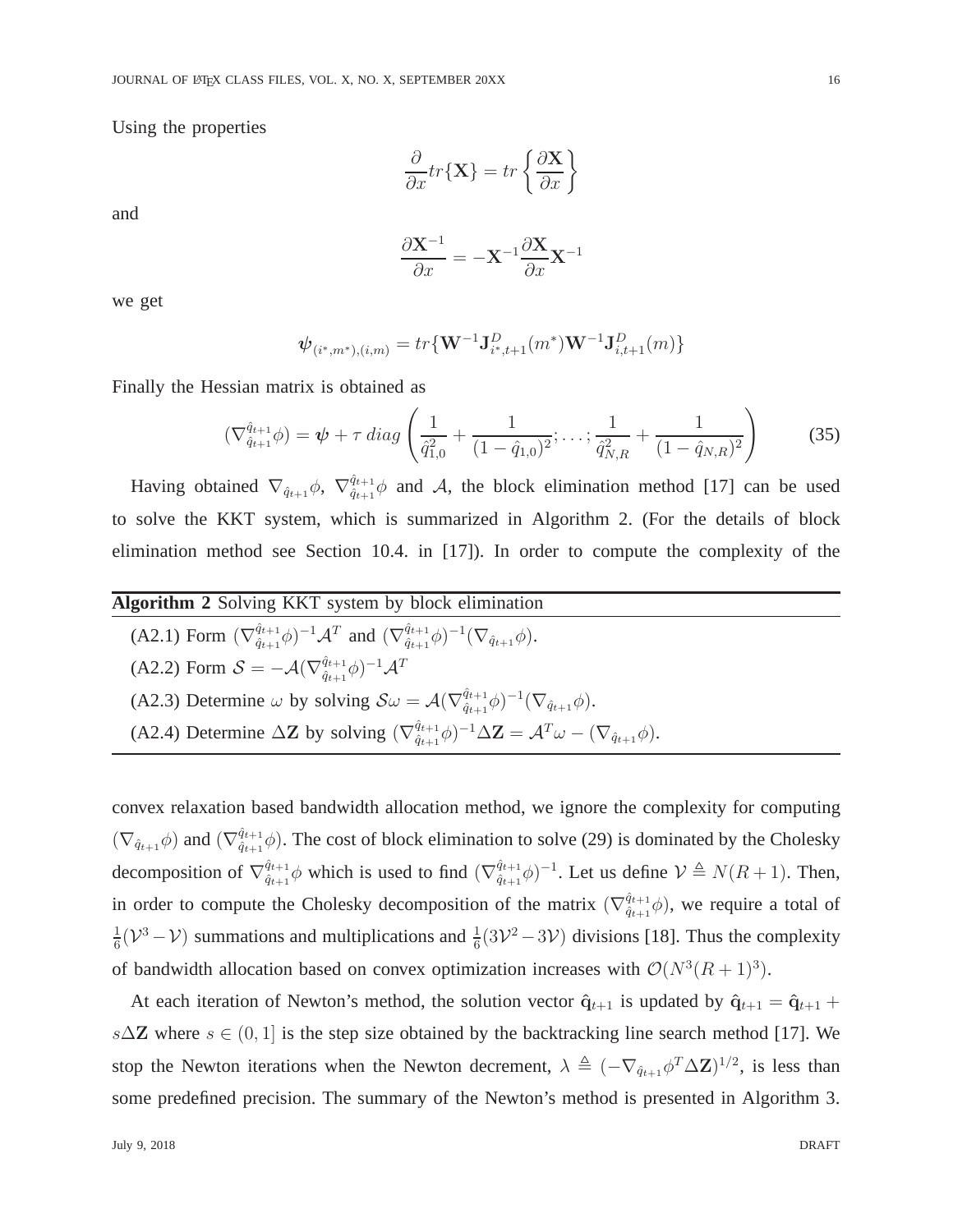Find a feasible starting point  $\hat{q}_{t+1}$  from (30) and set precision  $\epsilon > 0$ Repeat (A3.1) Compute the Newton Step  $\Delta Z$  from (31) and Newton decrement  $\lambda$  =  $(-\nabla_{\hat{q}_{t+1}}\phi^T\Delta \mathbf{Z})^{1/2}$ (A3.2) Choose Step size s by backtracking line search. (A3.3) Update  $\hat{\mathbf{q}}_{t+1} = \hat{\mathbf{q}}_{t+1} + s\Delta \mathbf{Z}$ (A3.4) Quit if  $\lambda^2/2 \leq \epsilon$ , then  $\hat{\mathbf{q}}_{t+1}^* = \hat{\mathbf{q}}_{t+1}$ , else go to Step (A3.1).

*The Probabilistic Transmission Scheme:* From the optimal solution of the relaxed problem  $\hat{q}_{t+1}^*$ , the bandwidth distribution for the next time step needs to be determined. For the sensor selection problem, the authors in  $[1]$  employed a simple scheme in which k sensors are selected out of N sensors by first sorting  $\hat{q}_{t+1}^*$  in descending order and then setting k largest elements of  $\hat{q}_{t+1}^*$  to one. For the bandwidth distribution problem, a similar solution is to sort the probabilities  $\hat{q}_{i,m}$  in descending order and then to assign 1 starting from the largest probability until the bandwidth constraint is satisfied. However, in this paper, we consider a randomized scheme similar to the ones used in [1] and [11]. Since the elements of  $\hat{\mathbf{q}}_{t+1}^*$  are within the range [0, 1], we can consider each  $\hat{q}_{i,m}$  as the transmission probability of sensor i, transmitting information in m bits. Instead of putting a strict bandwidth constraint, i.e.  $\sum_{i=1}^{N} R_{i,t+1} = R$ , the probabilistic transmission puts a weak constraint on the bandwidth availability and ensures that the sensors on the average transmit  $R$  bits to the fusion center. We present a numerical example on the probabilistic transmission scheme in Section IV.

#### *B. Approximate Dynamic Programming based Bandwidth Distribution*

In this section, we present the bandwidth allocation algorithm based on A-DP which will be shown to provide near optimal solution but require much less computation time than the convex relaxation approach. Note that the Fisher information matrix can be expressed as the summation of each sensor's individual Fisher information matrices as defined in (23). In this section, we formulate an approximate DP recursion in tracking applications where we can maximize the Fisher information by maximizing its determinant subject to the bandwidth constraint.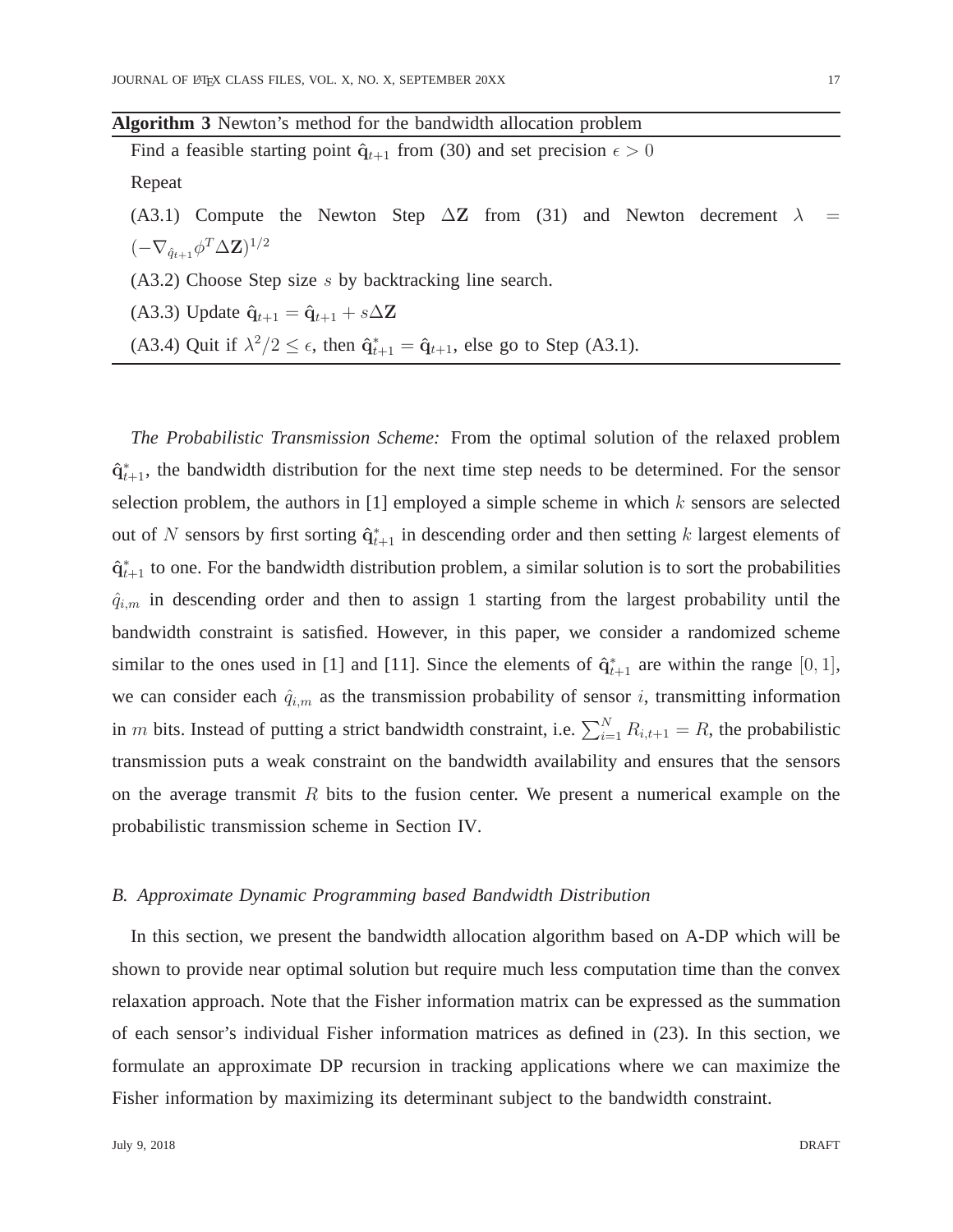Typically DP involves progression along time. But in our problem formulation the DP progresses across sensors and is executed at each time step of tracking to determine the bandwidth allocations of the next time step. Since A-DP is performed at each time step, for simplicity, the time index  $t+1$  for Fisher information matrix is dropped. Instead an index for the stages in DP is adopted. Let  $J_N = J_{t+1}$  and  $A_i(R_i) = J_{t+1}^D(R_i)$  be the reward in terms of Fisher information when sensor *i* quantizes its measurement in  $R_i$  bits  $(R_i \in \{0, 1, \ldots, R\})$ . While constructing the DP trellis, the bandwidth distribution problem is first divided into  $N+1$  stages which correspond to N sensors and a termination stage. We define the state of a stage as the remaining bandwidth for the usage of sensor i. So each stage has  $R + 1$  states associated with it. The bandwidth allocation chosen at any sensor (stage) determines the feasible states at the next sensor. An example DP trellis is shown in Fig. 2 with  $N = 6$  and  $R = 3$  which implies a total of 7 stages and 4 states in the DP trellis. As an example, sensor 1 is at state  $r = 1$  means 2 bits have already been used by the other  $N - 1$  sensors and 1 bit is available for sensor 1. Then, sensor 1 can only take the action  $A_1(1)$  and the DP goes to the termination stage (stage 0) which has only the 0 bit available state.

For such a DP trellis, we have,

$$
\mathbf{J}_N = \mathbf{A}_N(R_N) + \{ \mathbf{A}_{N-1}(R_{N-1}) + \dots + \mathbf{A}_1(R_1) + \mathbf{J}_0 \}
$$
  
=  $\mathbf{A}_N(R_N) + \mathbf{J}_{N-1}$   
:  

$$
\mathbf{J}_1 = \mathbf{A}_1(R_1) + \mathbf{J}_0
$$
 (36)

where  $J_0 = \sum_{i=1}^{-1}$  and  $\sum_{i=1}^{N} R_i = R$ . According to the matrix determinant lemma [19],

$$
\det(\mathbf{X} + \mathbf{A}) = \det(\mathbf{X} + \mathbf{A}\mathbf{I}) = \det(\mathbf{X})\det(\mathbf{I} + \mathbf{X}^{-1}\mathbf{A})
$$

With  $X = J_{i-1}$ ,  $A = A_i(R_i)$ , and I being the identity matrix, we have

$$
\log \left\{ \det(\mathbf{J}_N) \right\} = \log \left\{ \det(\mathbf{J}_{N-1}) \right\} + \log \left\{ \det[\mathbf{I} + \mathbf{J}_{N-1}^{-1} \mathbf{A}_N(R_N)] \right\}
$$
  
:  

$$
\log \left\{ \det(\mathbf{J}_1) \right\} = \log \left\{ \det(\mathbf{J}_0) \right\} + \log \left\{ \det(\mathbf{I} + \mathbf{J}_0^{-1} \mathbf{A}_1(R_1)) \right\}
$$

July 9, 2018 DRAFT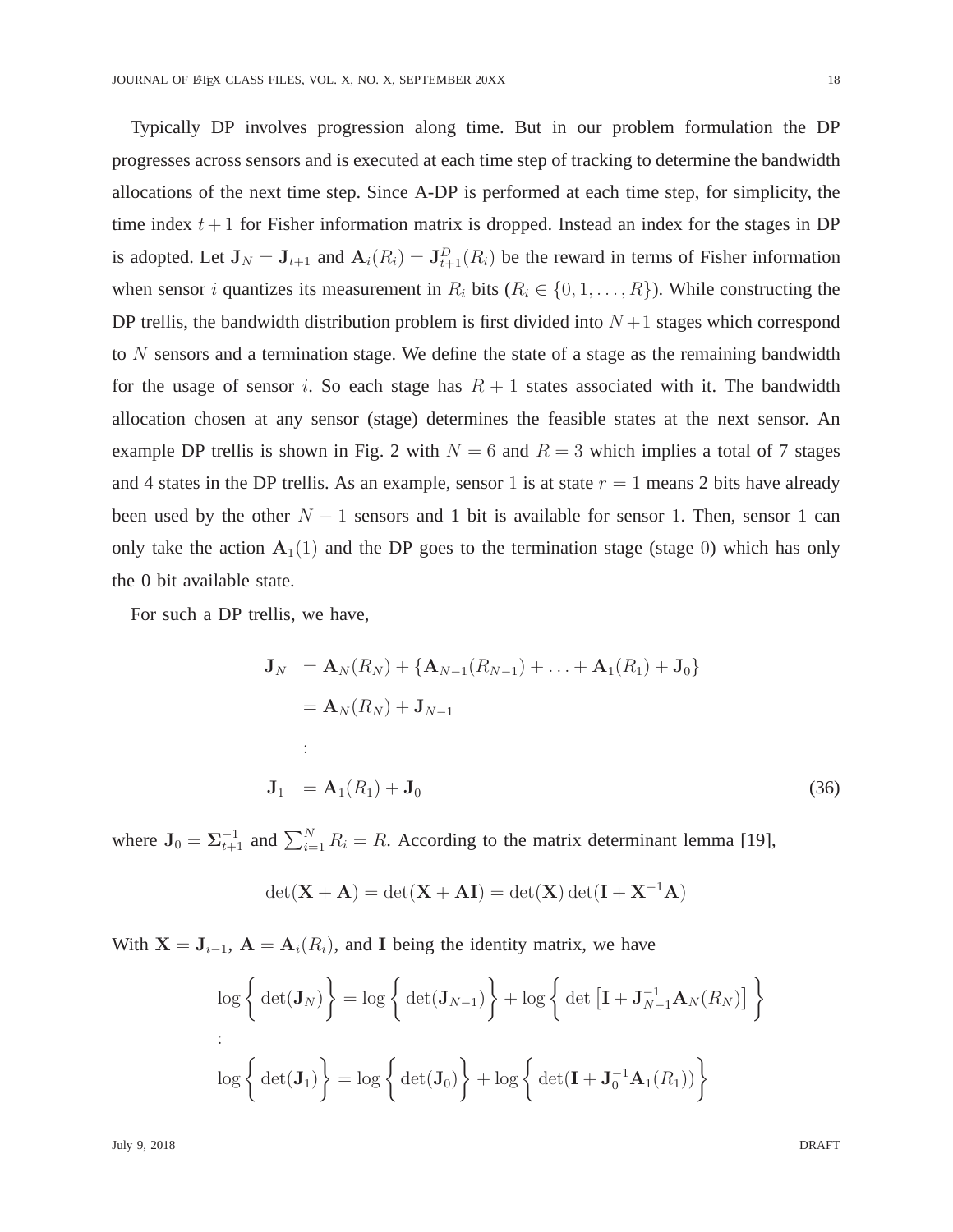

Fig. 2: Trellis of the DP for tracking time step t.  $(N = 6, R = 3)$ .

We can maximize  $\det(\mathbf{J}_N)$ , by maximizing  $\log \left\{ \det(\mathbf{J}_N) \right\}$ . The DP recursion at each stage is formulated as follows: the trellis starts from  $J_0(0)$  and for the first stage ( $i = 1$ ) and for all  $r \in$  $\{0, 1, \ldots, R\},\$ 

$$
\log\left[\det[\mathbf{J}_1(r)]\right] = \log\left[\det[\mathbf{I} + \mathbf{J}_0^{-1}(0)\mathbf{A}_1(r)]\right] + \log\left[\det[\mathbf{J}_0(0)]\right]
$$
(37)

Then for all the intermediate stages  $i \in \{2, \ldots, N-1\}$  and for all  $r \in \{0, 1, \ldots, R\}$ ,

$$
\log \left[ \det[\mathbf{J}_i(r)] \right] =
$$
\n
$$
\max_{k=0,1,\dots,r} \left\{ \log \left[ \det[\mathbf{I} + \mathbf{J}_{i-1}^{-1}(r-k)\mathbf{A}_i(k)] \right] + \log \left[ \det[\mathbf{J}_{i-1}(r-k)] \right] \right\}
$$
\n(38)

Finally for the last stage  $i = N$ ,

$$
\log \left[ \det[\mathbf{J}_N(R)] \right] =
$$
\n
$$
\max_{k=0,1,\dots,R} \left\{ \log \left[ \det[\mathbf{I} + \mathbf{J}_{N-1}^{-1}(R-k)\mathbf{A}_i(k)] \right] + \log \left[ \det[\mathbf{J}_{N-1}(R-k)] \right] \right\}
$$
\n(39)

In (37), (38), and (39), the reward of sensor i's transmission in  $R_i$  bits depends not only on  $\mathbf{A}_i(R_i)$  but also on the FIM of the previous stage  $\mathbf{J}_{i-1}^{-1}$  $\frac{-1}{i-1}$ . So at each stage i, the FIM,  $J_i(r)$ , which has the maximum determinant should be stored in a memory for its use at the next recursion.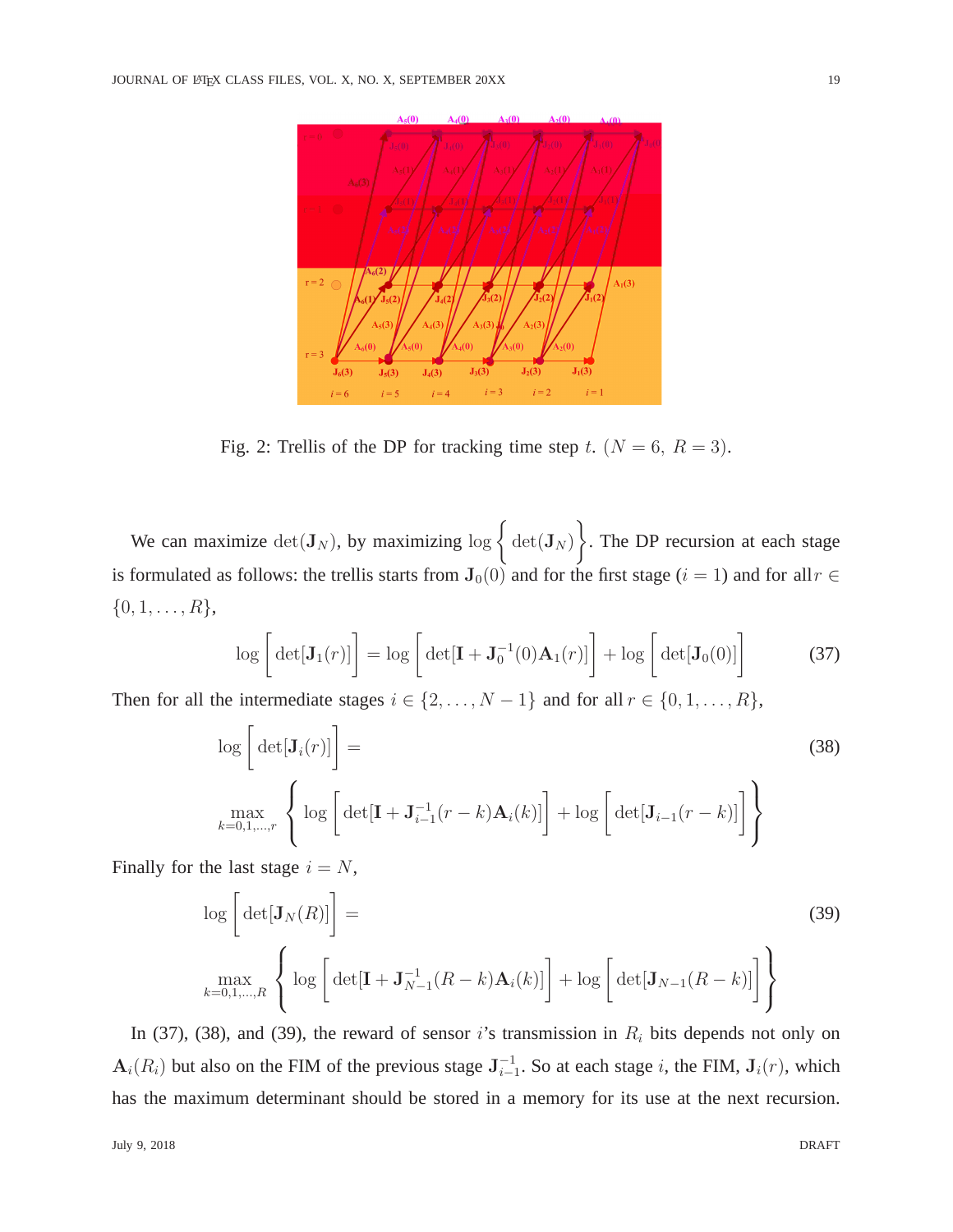Note that the proposed A-DP may not yield the maximum matrix determinant at the final stage. The suboptimality of the A-DP recursions is discussed later in this section.

We analyze the computational complexity of A-DP in terms of number of matrix summations. Note that the number of element-wise summation is a scaled version of number of matrix summations. The first stage needs  $R$  matrix summations to compute the FIM at all states. For all the intermediate stages, at each state r,  $(r \in \{1, ..., R\})$ , r different matrix summations are required to find the FIM with the maximum determinant. Finally at stage  $N$ , A-DP again needs over R matrix summations in order to maximize the determinant of det  $J_N$ . So the A-DP totally searches over,

$$
R + (N - 2) \left[ \sum_{r=1}^{R} r \right] + R = 2R + (N - 2) \frac{R(R + 1)}{2}
$$

matrix summations which is linear in  $N$  and quadratic in  $R$ .

*Suboptimality of the A-DP recursions:* For a given state of a stage, we choose the path with the maximum determinant of the FIM and dismiss all the other paths arriving at this state. The proposed DP recursions would yield the optimal solution to maximize the determinant of the FIM, if the following property were satisfied,

if 
$$
\det{\mathbf{J}'}
$$
  $\ge \det{\mathbf{J}''}$  (40)  
then  $\det{\mathbf{A} + \mathbf{J}'}$   $\ge \det{\mathbf{A} + \mathbf{J}''}$ 

for some positive semidefinite matrices  $J'$ ,  $J''$  and A. Unfortunately, the above property is not necessarily true. Consider the simple example,  $J' =$  $\sqrt{ }$  $\overline{1}$ 1 0 0 1  $\setminus$ and  $J'' =$  $\sqrt{ }$  $\overline{1}$  $1 -0.1$  $-0.1$  1  $\setminus$  $\overline{1}$ where  $\det\{\mathbf{J}'\} > \det\{\mathbf{J}''\}$ . Let  $\mathbf{A} =$  $\sqrt{ }$  $\overline{1}$ 1 0.1 0.1 1  $\setminus$ Then  $\det\{\mathbf{A} + \mathbf{J}'\} < \det\{\mathbf{A} + \mathbf{J}''\}.$ 

At each stage of the DP, we only store the FIM with the maximum determinant. Therefore, the final solution obtained by the DP recursions becomes suboptimal since not all the feasible solutions are enumerated.

## *C. Existing Suboptimal Bandwidth Distribution Methods*

In this section, we review some existing suboptimal methods that are suitable for solving the bandwidth allocation problem in target tracking applications.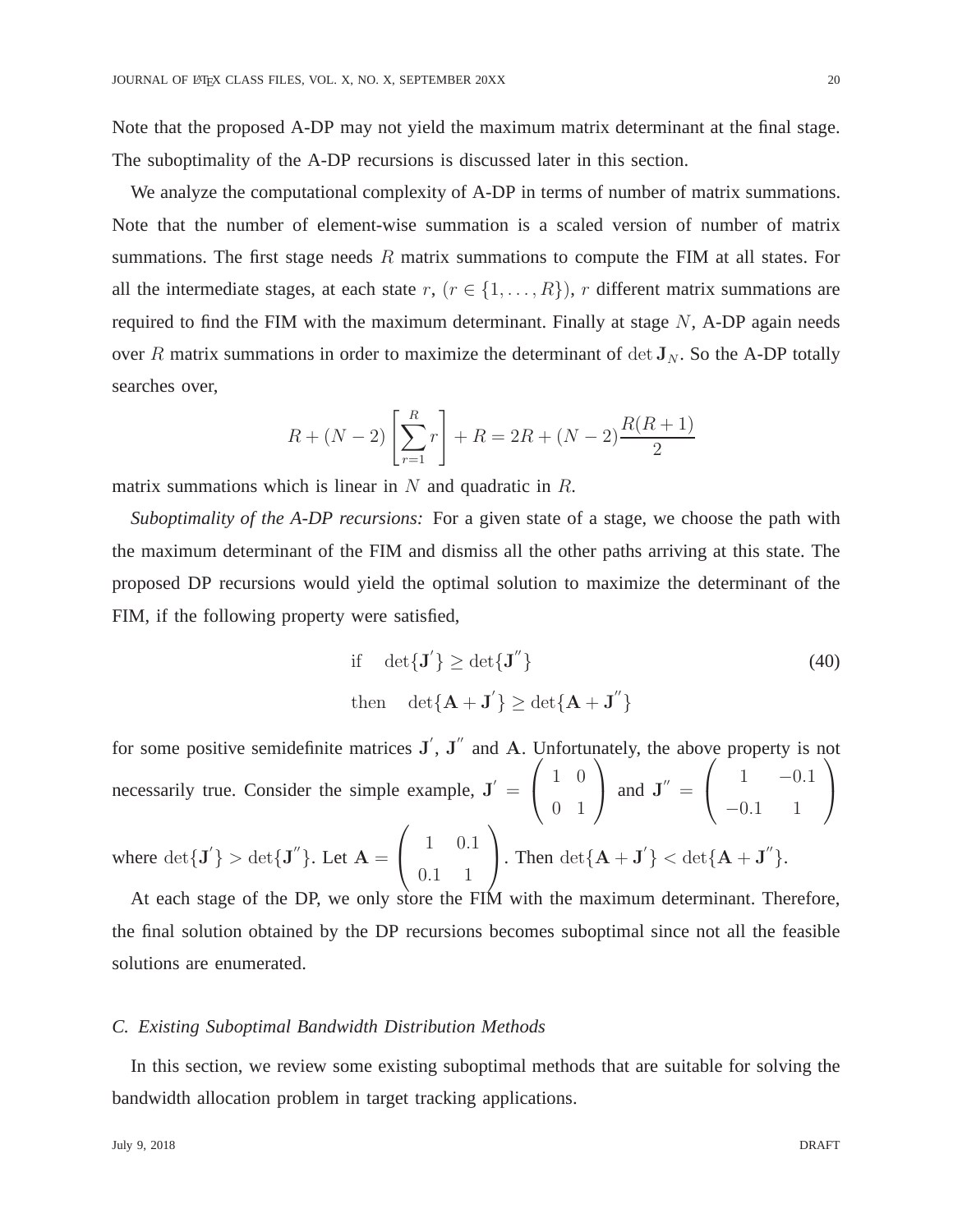*1) GBFOS Algorithm:* This algorithm has been first proposed in [8] for dynamic bandwidth allocation in target tracking. The GBFOS algorithm starts by assigning the maximum number of bits,  $R$  to each sensor in the network and then reduces the number of bits one bit at a time until the sum rate constraint is satisfied. The GBFOS algorithm can be stated as in Algorithm 4. Note that in order to simplify the notation, we drop the time index  $t + 1$  in the algorithm. As shown in Step  $(A4.1)$ , at each iteration, the GBFOS algorithm searches the N sensors and reduces the bits of the sensor by one which ensures the minimum reduction of the determinant of the FIM. An efficient implementation of the GBFOS algorithm and its complexity analysis can be given as follows:

Let us define  $J^i$  as the FIM after the  $i^{th}$  iteration, and  $A_k(R_k) \triangleq J_{t+1}^D(R_k)$  as sensor k's contribution to the FIM using  $R_k$  bits. In the beginning, we need to calculate  $J^0 = J_{t+1}^P +$  $A_1(R) + A_2(R) + \ldots + A_N(R)$ . As a result, totally N matrix summations are needed. At the *i*-th iteration, where  $i = 1, ..., (N - 1)R$ , there are at most N different ways to reduce 1 bit. Assuming one particular solution is to reduce one bit at the k-th sensor,  $(k \in \{1, 2, ..., N\})$ , and  $J^{i}(k) = J^{i-1} + A_{k}(R_{k} - 1) - A_{k}(R_{k})$ , which requires two matrix summations. Hence at each iteration, at most 2N matrix summations are required. At the end of the  $i^{th}$  iteration, we store  $J^{i}(k)$  with the maximum determinant. In summary, we need at most  $N + 2N(N - 1)R$ matrix summations, which is quadratic in  $N$  and linear in  $R$ . Note that this is an upper bound on complexity.

*2) Greedy Algorithm:* Basically, greedy search is the reverse of the GBFOS method which makes the algorithm much faster. The greedy algorithm can be stated as in Algorithm 5. The greedy algorithm starts by assigning 0 bits to each sensor in the network and then increases the number of bits one bit at a time until the sum rate constraint is satisfied in  $R$  iterations. At each iteration, greedy algorithm searches the  $N$  sensors and a single bit is added to the sensor which maximizes the determinant of the resulting FIM.

The implementation of greedy search and its complexity can be stated as follows: At the first iteration, there are N different ways to add 1 bit. For the k-th way of adding 1 bit,  $J^1(k) = J_{t+1}^P +$  $\mathbf{A}_k(1)$ . Then we set  $\mathbf{J}^1 = \max_k \det(\mathbf{J}^1(k))$ . Hence, totally N matrix summations are required at the first iteration. At the *i*-th iteration, for  $i = 2, \ldots, R$ , there are still N different ways to add 1 bit. For the k-th way of adding 1 bit,  $J^{i}(k) = J^{i-1} + A_{k}(R_{k} + 1) - A_{k}(R_{k})$ . Note that  $A_{k}(R_{k})$ could be a zero matrix since  $R_k$  could be zero. Therefore, for each iteration, at most a total of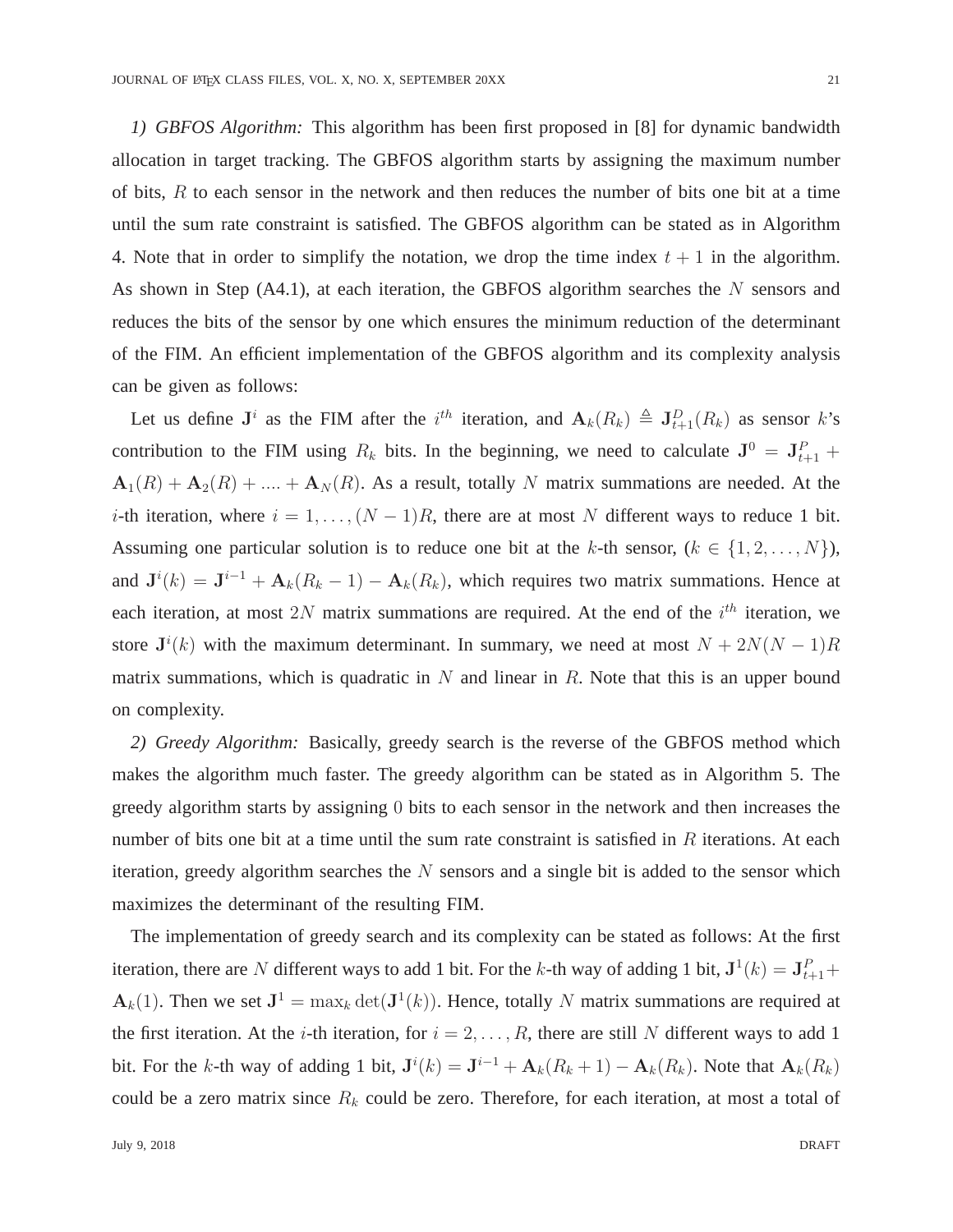## **Algorithm 4** GBFOS - Bandwidth Distribution Algorithm

Set  $\mathbf{R}_0 = [R_1 = R, \dots, R_N = R]$  and  $\mathbf{J}^0 = \mathbf{J}_{t+t}^P + \mathbf{A}_1(R) + \mathbf{A}_2(R) + \dots + \mathbf{A}_N(R)$ . **FOR**  $i = 1 : (N - 1)R$  $(A4.1)$  **FOR**  $k = 1 : N$ **IF**  $R_k > 0$ Reduce one bit from sensor k and compute  $det(\mathbf{J}^{i}(k))$  where  $J^{i}(k) = J^{i-1} + A_{k}(R_{k} - 1) - A_{k}(R_{k}).$ **ENDIF ENDFOR**  $(A4.2) \forall k$  with  $R_k > 0$ , find the sensor  $p^*$  for which  $\det(\mathbf{J}^i(k))$  is the maximum:  $p^* = \arg\max_{k \text{ where } R_k > 0} \det(\mathbf{J}^i(k)).$ (A4.3) Decrement  $R_{p^*} = R_{p^*} - 1$ , update  $\mathbf{R}_i = [R_1, \dots, R_{p^*}, \dots, R_N]$  and set  $\mathbf{J}^i = \mathbf{J}^i(p^*)$ .

# **ENDFOR**

2N matrix summations are required. In summary, we need at most  $N + (R-1)2N = N(2R-1)$ matrix summations which is an upper bound for the complexity of greedy search.

| <b>Algorithm 5</b> Greedy Bandwidth Distribution Algorithm                                                                              |  |  |  |  |
|-----------------------------------------------------------------------------------------------------------------------------------------|--|--|--|--|
| Set $\mathbf{R}_0 = [R_1 = 0, \dots, R_N = 0]$ and $\mathbf{J}^0 = \mathbf{J}_{t+1}^P$ .                                                |  |  |  |  |
| FOR $i=1:R$                                                                                                                             |  |  |  |  |
| $(A4.1)$ FOR $k = 1 : N$                                                                                                                |  |  |  |  |
| Add one bit to sensor k and compute $\det(\mathbf{J}^{i}(k))$ where                                                                     |  |  |  |  |
| ${\bf J}^{i}(k) = {\bf J}^{i-1} + {\bf A}_{k}(R_{k}+1) - {\bf A}_{k}(R_{k}).$                                                           |  |  |  |  |
| <b>ENDFOR</b>                                                                                                                           |  |  |  |  |
| (A4.2) Find the sensor $p^*$ for which $\det(\mathbf{J}^i(k))$ is the maximum:                                                          |  |  |  |  |
| $p^* = \arg \max_k \det(\mathbf{J}^i(k)).$                                                                                              |  |  |  |  |
| (A4.3) Increment $R_{p^*} = R_{p^*} + 1$ , update $\mathbf{R}_i = [R_1, , R_{p^*}, , R_N]$ and set $\mathbf{J}^i = \mathbf{J}^i(p^*)$ . |  |  |  |  |
|                                                                                                                                         |  |  |  |  |

## **ENDFOR**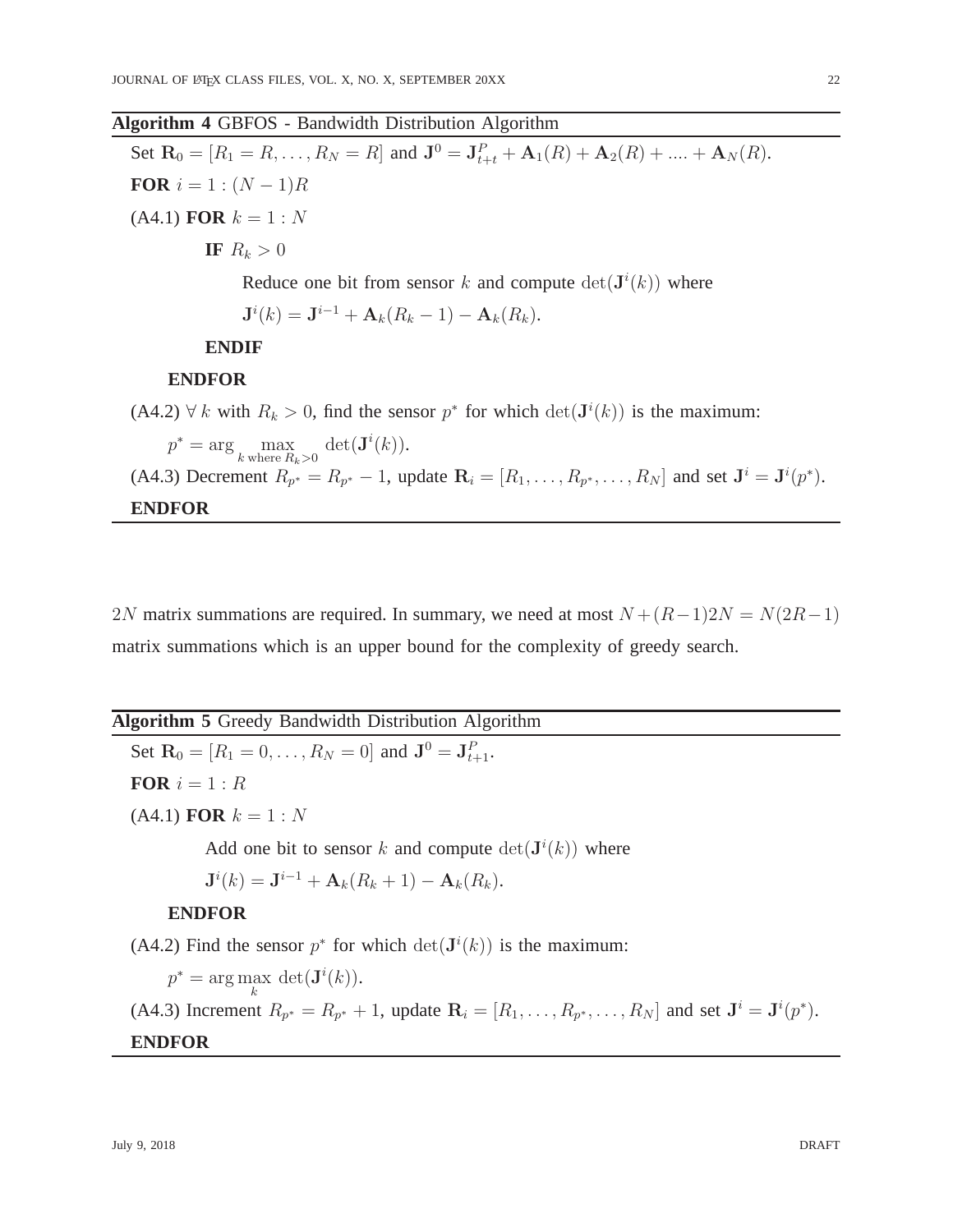# IV. SIMULATION RESULTS

In this section, we illustrate the performance of different dynamic bandwidth distribution methods with numerical examples. For the convex relaxation problem, we solve the linear programming problem in (30) which is formulated to find the feasible initial point by using the "linprog" routine in MATLAB. The Newton method parameters  $\epsilon$  and  $\tau$  are selected according to [20]. Simulation results show that, for the convex relaxation scheme, the optimal solution is reached in around ten iterations.

We evaluate the computation time of each bandwidth allocation approach by using the "etime" function of MATLAB averaged over 100 trials. In Fig. 3, the mean computation times of the considered suboptimal bandwidth allocation schemes are compared. Since the number of summations for A-DP increases linearly with  $N$ , for large number of sensors, the computation time of A-DP is less than the computation time of GBFOS and convex relaxation where the number of summations increase quadratically and cubically respectively.



Fig. 3: Computation time in seconds for convex relaxation, A-DP, GBFOS, and greedy search  $(R = 5)$ .

We next compare the MSE performances of the bandwidth distribution schemes based on optimal exhaustive search, A-DP, convex optimization, GBFOS and greedy search. In addition, we analyze the MSE performance of nearest neighbor bandwidth allocation, where all the bandwidth is assigned to the sensor which is nearest to the predicted target location. In our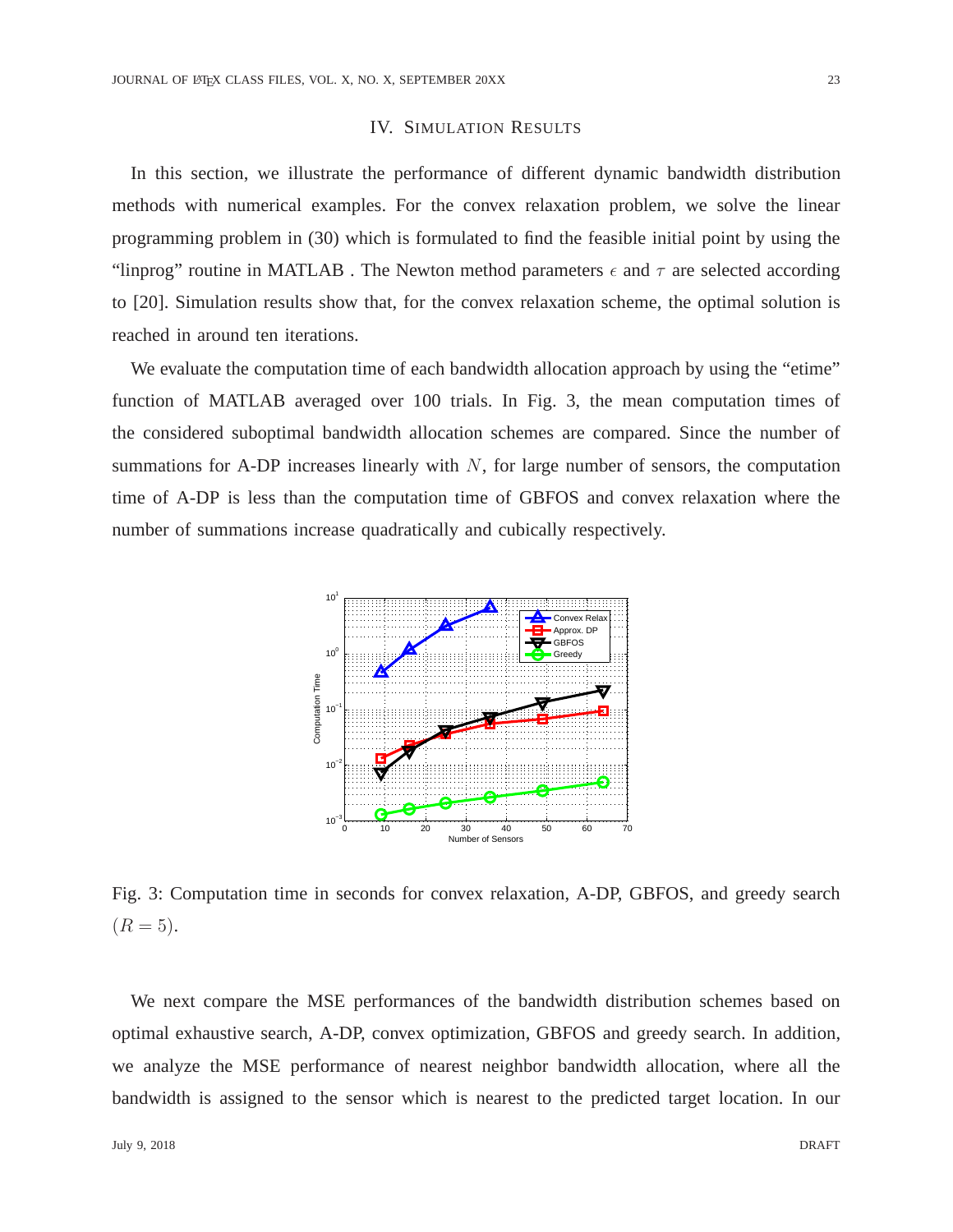simulations, we assume that N sensors are grid deployed in a  $b^2 = 20 m \times 20 m$  surveillance area as shown in Fig. 4-(a) and (b). We select  $P_0 = 10^3$  and sensor observation noise  $\sigma^2 = 1$ . The probability density function of the target's initial state,  $p(\mathbf{x}_0)$ , is assumed to be Gaussian with mean  $\mu_0 = [-8 - 8 \ 2 \ 2]$  and covariance  $\Sigma_0 = diag[\sigma_\theta^2 \ \sigma_\theta^2 \ 0.01 \ 0.01]$  where we select  $3\sigma_{\theta} = 2$  so the initial point of the target remains in the ROI with very high probability. The target motion follows a white noise acceleration model and we consider two process noise parameters  $\rho = 2.5 \times 10^{-3}$  and  $\rho = 0.1$ . Measurements are assumed to be taken at regular intervals of  $D = 0.5$  seconds and the observation length is 10 seconds. Namely, we perform target tracking over  $T_s = 20$  time steps for each Monte-Carlo trial. The number of particles used in the particle filter is  $N_s = 5000$ . We assume  $R = 5$  bits of bandwidth is available at each time step for data transmission. The MSE at each time step is averaged over  $T_{trials} = 500$  trials as,

$$
\text{MSE}(t) = \frac{1}{T_{trials}} \sum_{v=1}^{T_{trials}} \left[ (\mathbf{x}_t^v(1) - \hat{\mathbf{x}}_t^v(1))^2 + (\mathbf{x}_t^v(2) - \hat{\mathbf{x}}_t^v(2))^2 \right] \tag{41}
$$

where in the  $v^{th}$  trial  $x_i^v$  and  $\hat{x}_t^v$  are the actual and estimated target states at time t respectively.

In Fig. 4-(a) and (b), a WSN is illustrated where  $N = 9$  sensors track a target under the process noise parameters  $\rho = 2.5 \times 10^{-3}$  and  $\rho = 0.1$  respectively. For  $\rho = 2.5 \times 10^{-3}$ , the process noise is relatively small and the target trajectory is almost deterministic. For  $\rho = 0.1$ , the target trajectory has relatively large uncertainty. For the first time step of tracking, Table I presents each sensor's transmission probability for each quantization rate for the convex optimization based bandwidth allocation scheme with  $R = 5$ . Note that at  $t = 1$ , the target is relatively close to sensor 1 located at  $(-10 \, m, -10 \, m)$ . Then it is very likely that sensor 1 transmits its measurement using  $m = 5$  bits because of the probability,  $\hat{q}_{1,5} \approx 0.84$ . Rest of the sensors tend to remain silent since their transmission probabilities using 0 bits are almost 1. As seen in Table II, the probabilistic transmission introduces a weak constraint on the bandwidth and on the average sensors transmit  $R$  bits to the fusion center.

For  $N = 9$  sensors, Figs. 5-(a) and 5-(c) show the average number of sensors activated and Figs. 5-(b) and 5-(d) show the MSE at each time step of tracking averaged over 500 Monte-Carlo trials. Simulation results show that under  $\rho = 2.5 \times 10^{-3}$ , convex relaxation, A-DP and GBFOS yield similar tracking performance to that of exhaustive search in terms of MSE. For  $\rho = 2.5 \times 10^{-3}$ , between the time steps 8 and 10, the target is relatively close to sensor 5 located at (0, 0). Hence, using exhaustive search, A-DP, convex relaxation, and GBFOS based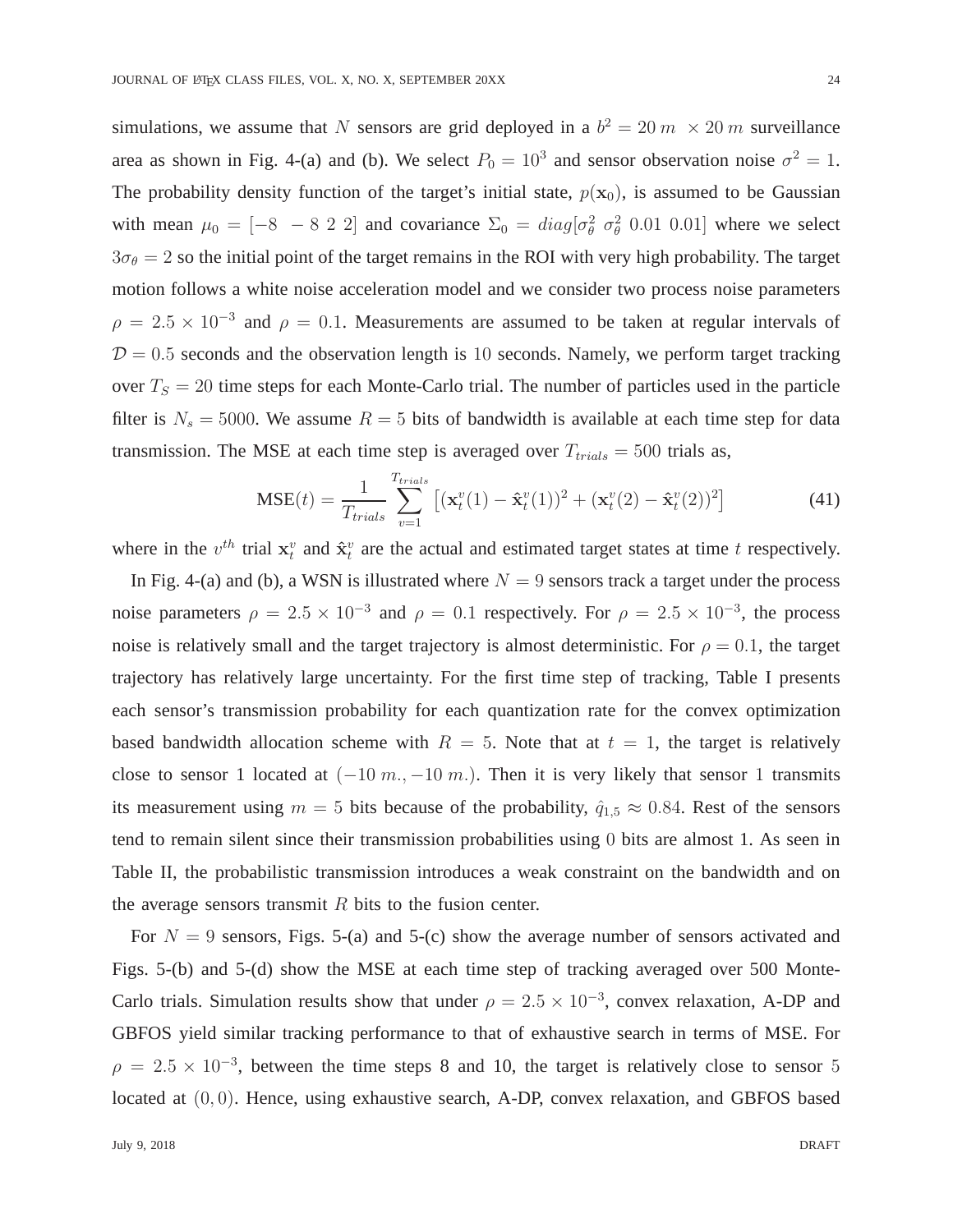|       | $m=0$  | $m=1$  | $m=2$  | $m=3$  | $m=4$  | $m=5$  |
|-------|--------|--------|--------|--------|--------|--------|
| $i=1$ | 0.0021 | 0.0010 | 0.0011 | 0.0037 | 0.1482 | 0.8440 |
| $i=2$ | 0.9877 | 0.0082 | 0.0003 | 0.0017 | 0.0012 | 0.0009 |
| $i=3$ | 0.9895 | 0.0053 | 0.0021 | 0.0014 | 0.0010 | 0.0008 |
| $i=4$ | 0.9906 | 0.0031 | 0.0031 | 0.0017 | 0.0011 | 0.0003 |
| $i=5$ | 0.9888 | 0.0057 | 0.0023 | 0.0014 | 0.0010 | 0.0008 |
| $i=6$ | 0.9895 | 0.0053 | 0.0021 | 0.0014 | 0.0010 | 0.0008 |
| $i=7$ | 0.9895 | 0.0053 | 0.0021 | 0.0014 | 0.0010 | 0.0008 |
| $i=8$ | 0.9895 | 0.0053 | 0.0021 | 0.0014 | 0.0010 | 0.0008 |
| $i=9$ | 0.9895 | 0.0053 | 0.0021 | 0.0014 | 0.0010 | 0.0008 |

TABLE I: Transmission probabilities of each quantization rate for  $N = 9$  and  $R = 5$  at  $t = 1$ for the example illustrated in Fig. 4-(a).

TABLE II: Mean and Standard deviation of the total number of transmitted bits using convex relaxation based bandwidth allocation method,  $R = 5$ .

|                                     | Mean   | <b>Standard Deviation</b> |
|-------------------------------------|--------|---------------------------|
| $N = 9, \rho = 2.5 \times 10^{-3}$  | 5.0071 | 1.9781                    |
| $N = 25, \rho = 2.5 \times 10^{-3}$ | 5.0291 | 1.6264                    |
| $N = 9, \rho = 0.1$                 | 5.0129 | 1.3439                    |
| $N = 25, \rho = 0.1$                | 5.0093 | 1.2119                    |

bandwidth allocation schemes, almost all the bandwidth is allocated to sensor 5. When the target is not relatively close to any of the sensors, as in time steps 2-6 and 12-17, the fusion center has relatively large uncertainty about the target location, so multiple sensors are activated with relatively coarse information which increases the estimation error as shown in Fig. 5-(b). After time step 17, the target approaches sensor 9 and by using exhaustive search, convex relaxation, A-DP and GBFOS, all the bandwidth is assigned to sensor 9 and then estimation error reduces again. The greedy bandwidth allocation scheme tends to activate more sensors all the time with relatively coarse information as compared to the other bandwidth allocation algorithms. With small process noise parameter ( $\rho = 2.5 \times 10^{-3}$ ), nearest neighbor based bandwidth allocation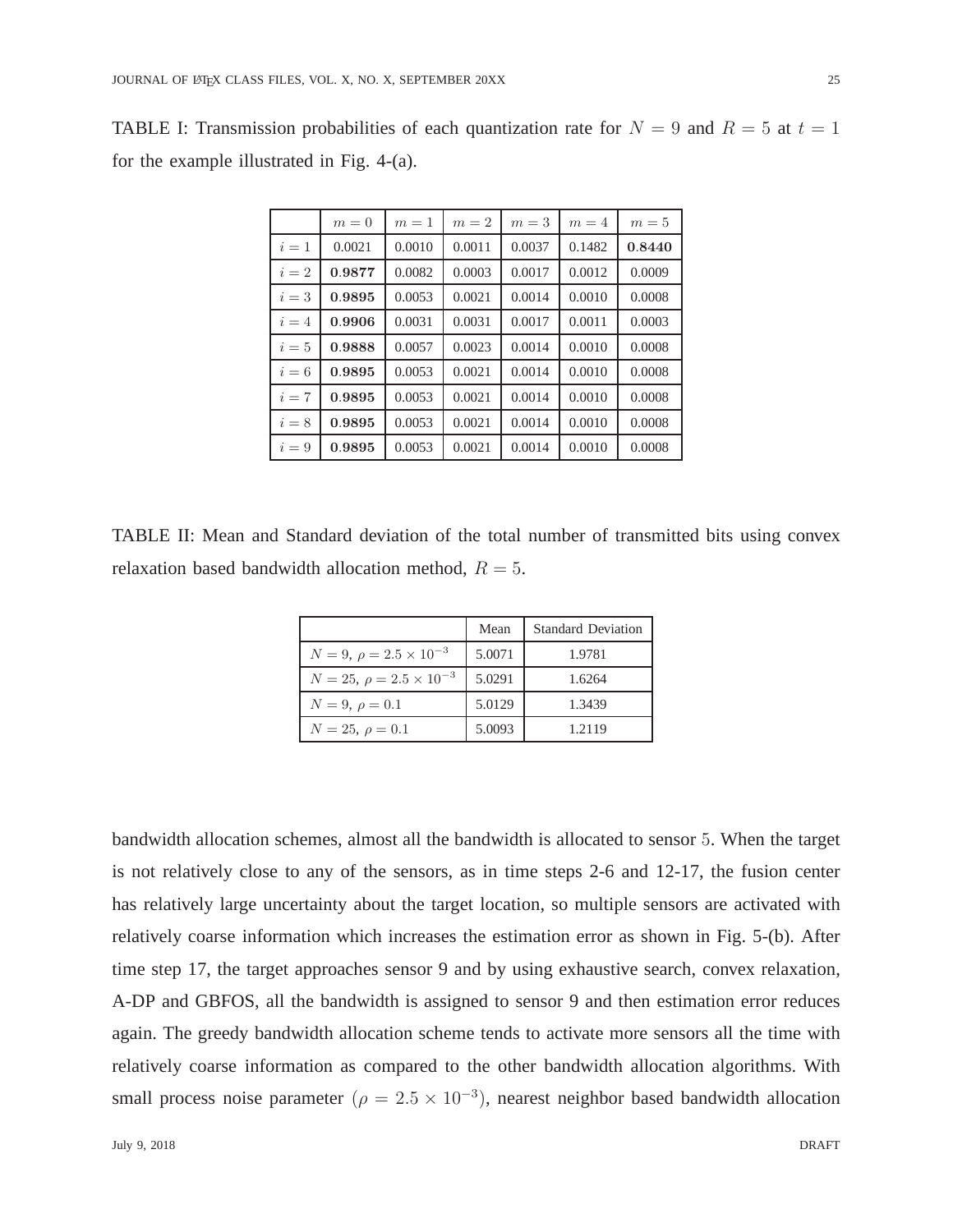

Fig. 4: A WSN with  $N = 9$  sensors tracking sample targets (a)  $\rho = 2.5 \times 10^{-3}$  (b)  $\rho = 0.1$ .

becomes more accurate than greedy search since the target trajectory is highly deterministic and there is a small uncertainty on the predicted target location. However, the tracking performance of the nearest neighbor approach is still not as good as those for exhaustive search, convex relaxation, GBFOS, and A-DP. For  $\rho = 0.1$ , the uncertainty on target trajectory is relatively large and we observe a worse tracking performance as compared to the  $\rho = 2.5 \times 10^{-3}$  case. On the other hand, still A-DP, convex optimization, and GBFOS perform equally well as exhaustive search in terms of MSE and outperform greedy search. For  $\rho = 0.1$ , nearest neighbor based bandwidth allocation introduces much larger estimation errors which are sometimes even greater than those obtained by the greedy search based dynamic bandwidth allocation scheme.

For  $N = 25$  sensors, Figs. 6-(a) and 6-(c) show the average number of sensors activated and Figs. 6-(b) and 6-(d) show the MSE at each time step of tracking. Since the sensor density is increased, the bandwidth allocation schemes tend to assign all the available bandwidth to a single sensor which has more precise information about the target. This improves the tracking performance at each time step. For  $\rho = 2.5 \times 10^{-3}$  and  $\rho = 0.1$  cases, convex relaxation, A-DP and GBFOS yield similar estimation performances and they significantly outperform the greedy search and nearest neighbor based bandwidth allocation approaches in terms of the MSE.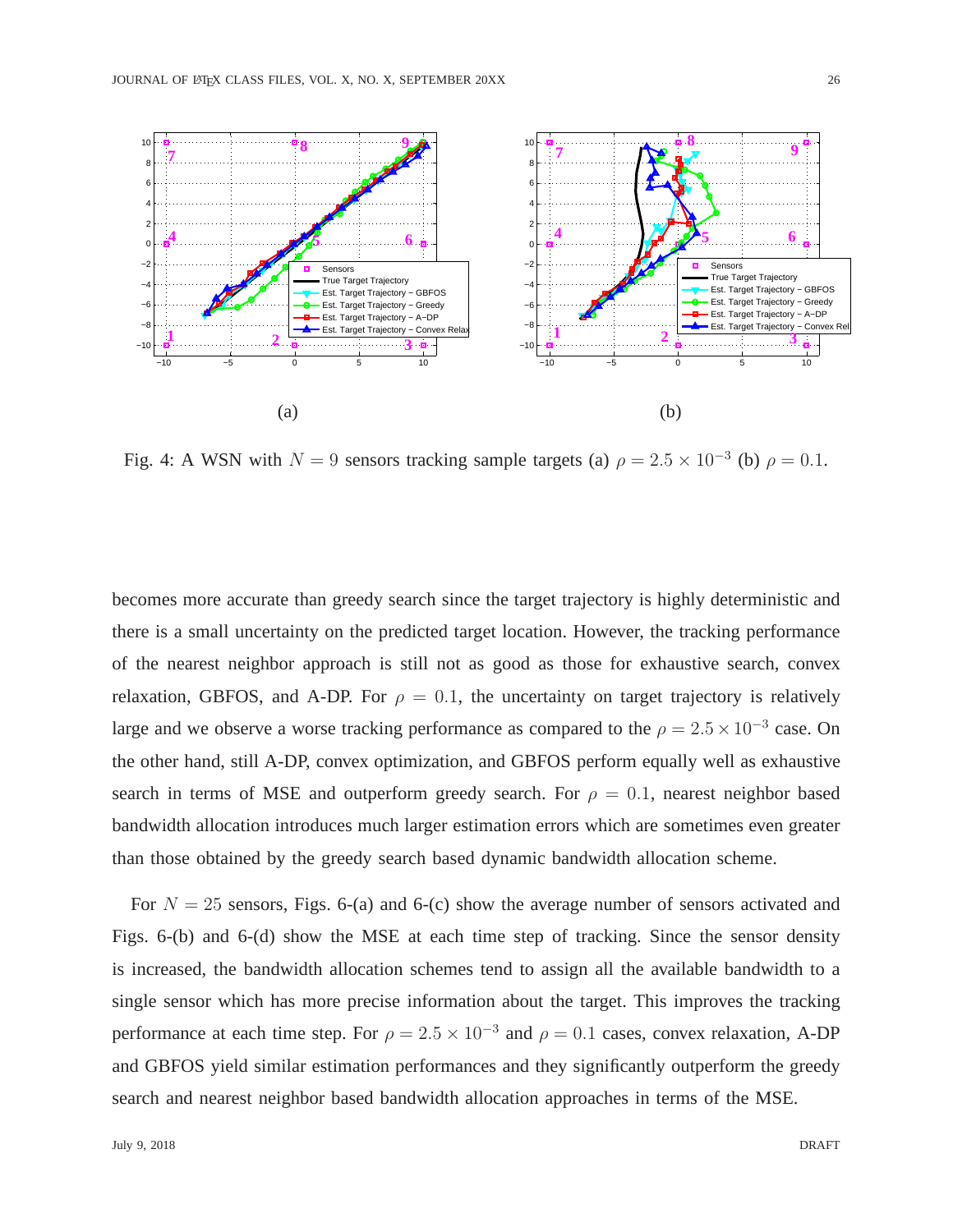

Fig. 5:  $N = 9$ ,  $R = 5$ ,  $T<sub>trial</sub> = 500$  (a) Average number of active sensors,  $\rho = 2.5 \times 10^{-3}$ , (b) MSE at each time step,  $\rho = 2.5 \times 10^{-3}$ , (c) Average number of active sensors,  $\rho = 0.1$ , (d) MSE at each time step,  $\rho = 0.1$ .

## V. CONCLUSION

In this paper, we studied the dynamic bandwidth allocation problem for target tracking in a WSN with quantized measurements. Under the bandwidth availability constraint, we proposed two bandwidth distribution schemes which are based on convex relaxation and approximate DP to maximize the determinant of the FIM. Simulation results show that convex relaxation, A-DP and GBFOS algorithms yield similar tracking performance, which is close to that provided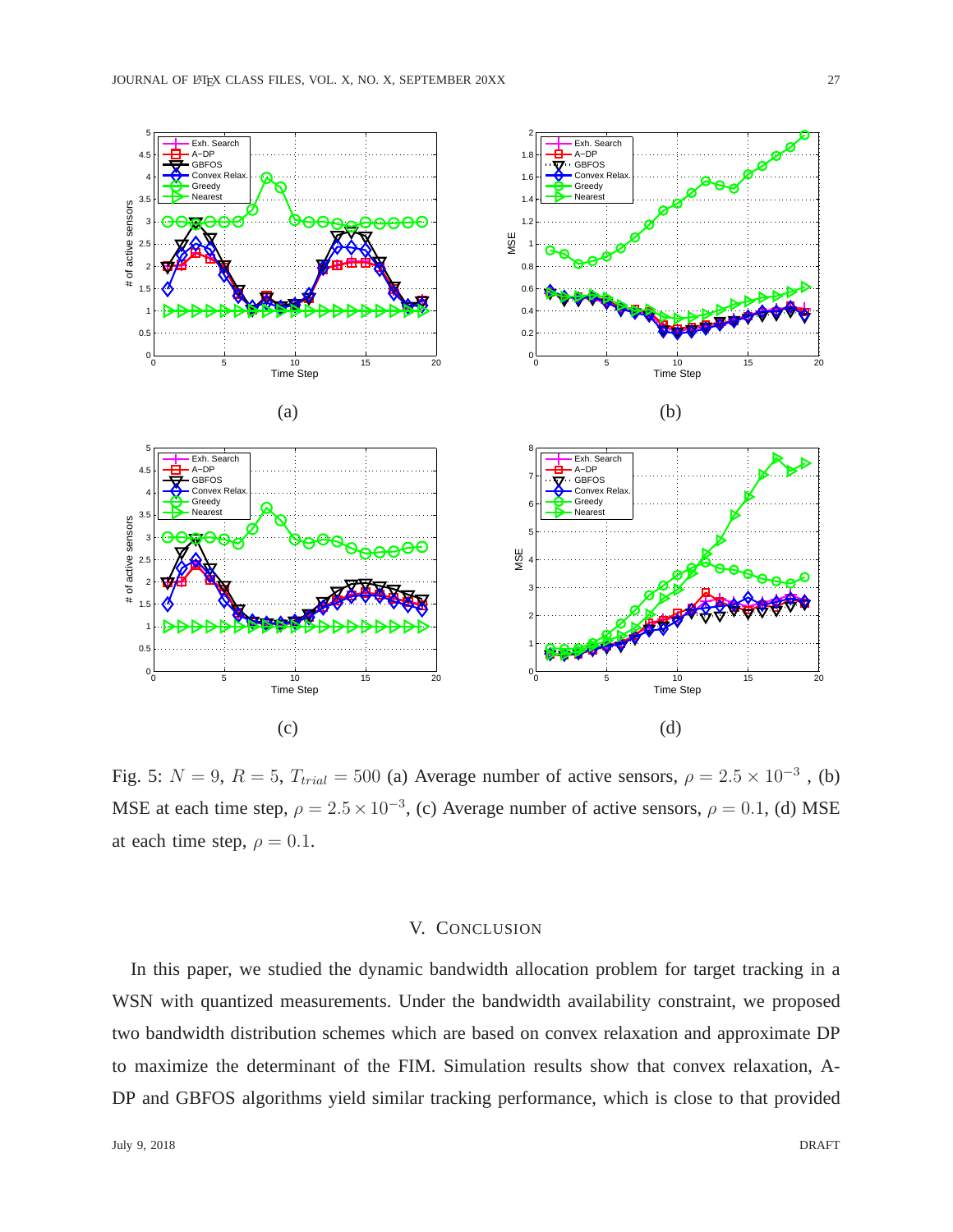

Fig. 6:  $N = 25$ ,  $R = 5$ ,  $T<sub>trial</sub> = 500$  (a) Average number of active sensors,  $\rho = 2.5 \times 10^{-3}$ , (b) MSE at each time step,  $\rho = 2.5 \times 10^{-3}$ , (c) Average number of active sensors,  $\rho = 0.1$  (d) MSE at each time step,  $\rho = 0.1$ .

by the optimal exhaustive search approach, and they outperform the greedy search and nearest neighbor approach significantly. Using the optimal solution of the convex optimization problem as the probability of transmission at each data rate, convex relaxation based bandwidth allocation satisfies the bandwidth constraint on the average while the other bandwidth distribution methods put a strict constraint on the bandwidth availability. In terms of computational complexity, A-DP is computationally more efficient than GBFOS and convex relaxation methods especially for a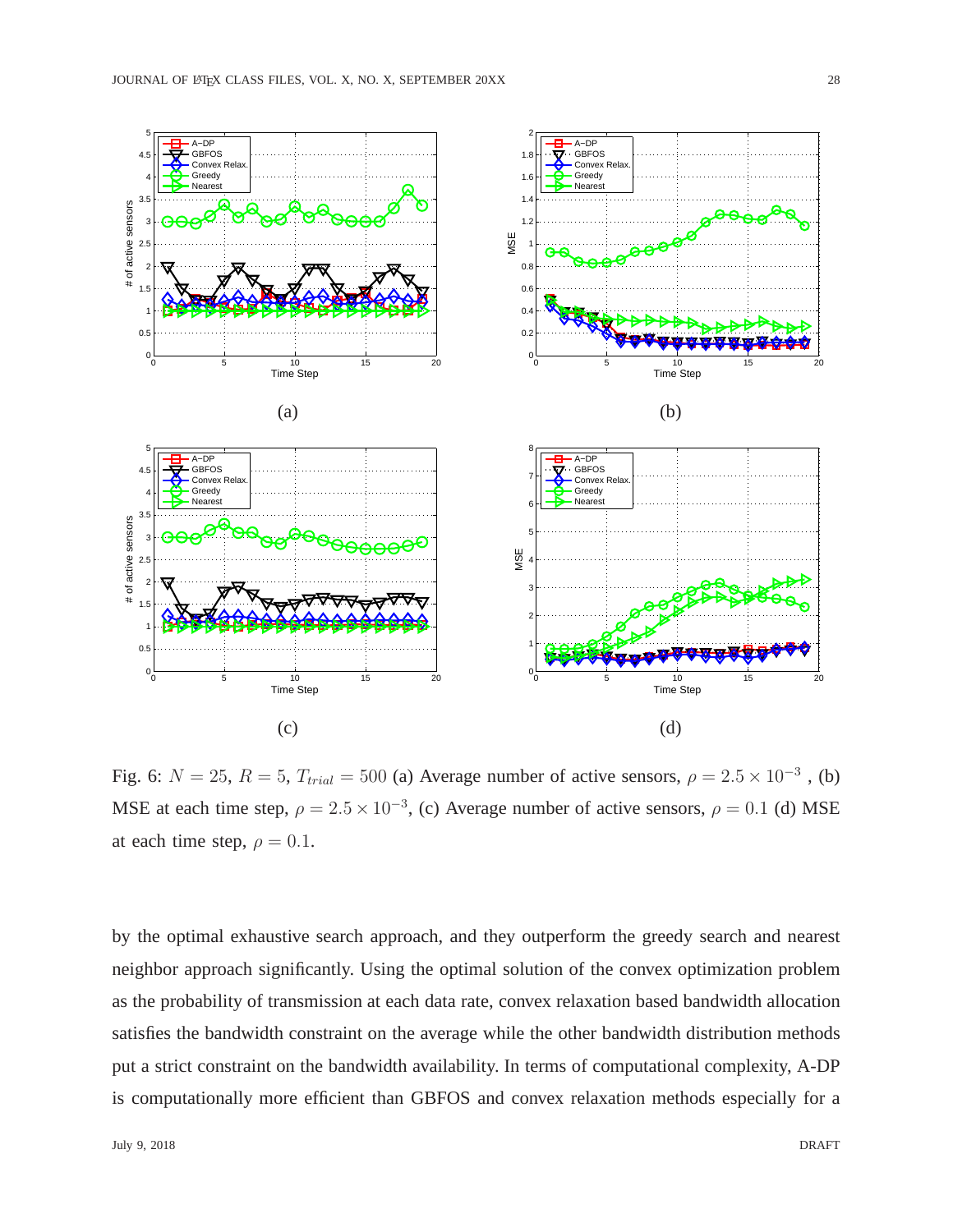large sensor network with a large N.

In this work, we developed and compared bandwidth allocation schemes in target tracking for one step ahead only. Our future work will cover extensions of proposed schemes to non-myopic scenarios. Multi-target tracking by dynamic bandwidth allocation will also be considered as a future research direction.

#### **APPENDIX**

It is easy to show that

$$
\frac{\partial}{\partial x_t} Q\left(\frac{\eta_l^m - a_{i,t}}{\sigma}\right) = \frac{a_{i,t} n \alpha d_{i,t}^{n-2} (x_i - x_t)}{2\sqrt{2\pi \sigma^2} (1 + \alpha d_{i,t}^n)} e^{-\frac{(\eta_l^m - a_{i,t})^2}{2\sigma^2}}
$$
(42)

Then, substituting (42) in (17), we have

$$
E\left[-\frac{\partial^2}{\partial x_t^2}p(D_{i,t} = l|\mathbf{x}_t, R_{i,t} = m)\right]
$$
\n
$$
\int_{2^m - 1} \left[e^{-\frac{(\eta_t^m - a_{i,t})^2}{2\sigma^2} - e^{-\frac{(\eta_{t+1}^m - a_{i,t})^2}{2\sigma^2}}}\right]^2\right]_{2^m - 2} \longrightarrow 2^{2m - 4} \longrightarrow 2^{2m - 4}
$$
\n(43)

$$
= \left(\sum_{l=0}^{2^{m}-1} \frac{\left[e^{-\frac{\alpha_{i}}{2\sigma^{2}}}-e^{-\frac{\alpha_{i+1}}{2\sigma^{2}}}\right]}{8\pi\sigma^{2}p(D_{i,t}=l|\mathbf{x}_{t},R_{i,t}=m)}\right)\frac{a_{i,t}^{2}n^{2}\alpha^{2}d_{i,t}^{2n-4}(x_{i}-x_{t})^{2}}{(1+\alpha d_{i,t}^{n})^{2}}
$$

$$
= \kappa_{i,t}(m,x_{i},y_{i},x_{t},y_{t})\frac{a_{i,t}^{2}n^{2}\alpha^{2}d_{i,t}^{2n-4}}{(1+\alpha d_{i,t}^{n})^{2}}(x_{i}-x_{t})^{2}
$$

Due to the symmetry between elements  $x_t$  and  $y_t$ ,

$$
E\left[-\frac{\partial^2}{\partial y_t^2}p(D_{i,t}=l|\mathbf{x}_t, R_{i,t}=m)\right] = \kappa_{i,t}(m, x_i, y_i, x_t, y_t)\frac{a_{i,t}^2n^2\alpha^2d_{i,t}^{2n-4}}{(1+\alpha d_{i,t}^n)^2}(y_i-y_t)^2
$$
 (44)

and

$$
E\left[-\frac{\partial^2}{\partial x_t \partial y_t} p(D_{i,t} = l | \mathbf{x}_t, R_{i,t} = m)\right]
$$
  
=  $\kappa_{i,t}(m, x_i, y_i, x_t, y_t) \frac{a_{i,t}^2 n^2 \alpha^2 d_{i,t}^{2n-4}}{(1 + \alpha d_{i,t}^n)^2} (x_i - x_t)(y_i - y_t)$  (45)

#### **REFERENCES**

- [1] S. Joshi and S. Boyd, "Sensor selection via convex optimization," *IEEE Transactions on Signal Processing*, vol. 57, no. 2, pp. 451 – 462, 2009.
- [2] F. Zhao, J. Shin, and J. Reich, "Information-driven dynamic sensor collaboration," *IEEE Signal Processing Magazine*, vol. 19, no. 2, pp. 61–72, Mar 2002.
- [3] G. M. Hoffmann and C. J. Tomlin, "Mobile sensor network control using mutual information methods and particle filters," *IEEE Transactions on Automatic Control*, vol. 55, no. 1, pp. 32–47, Jan. 2010.